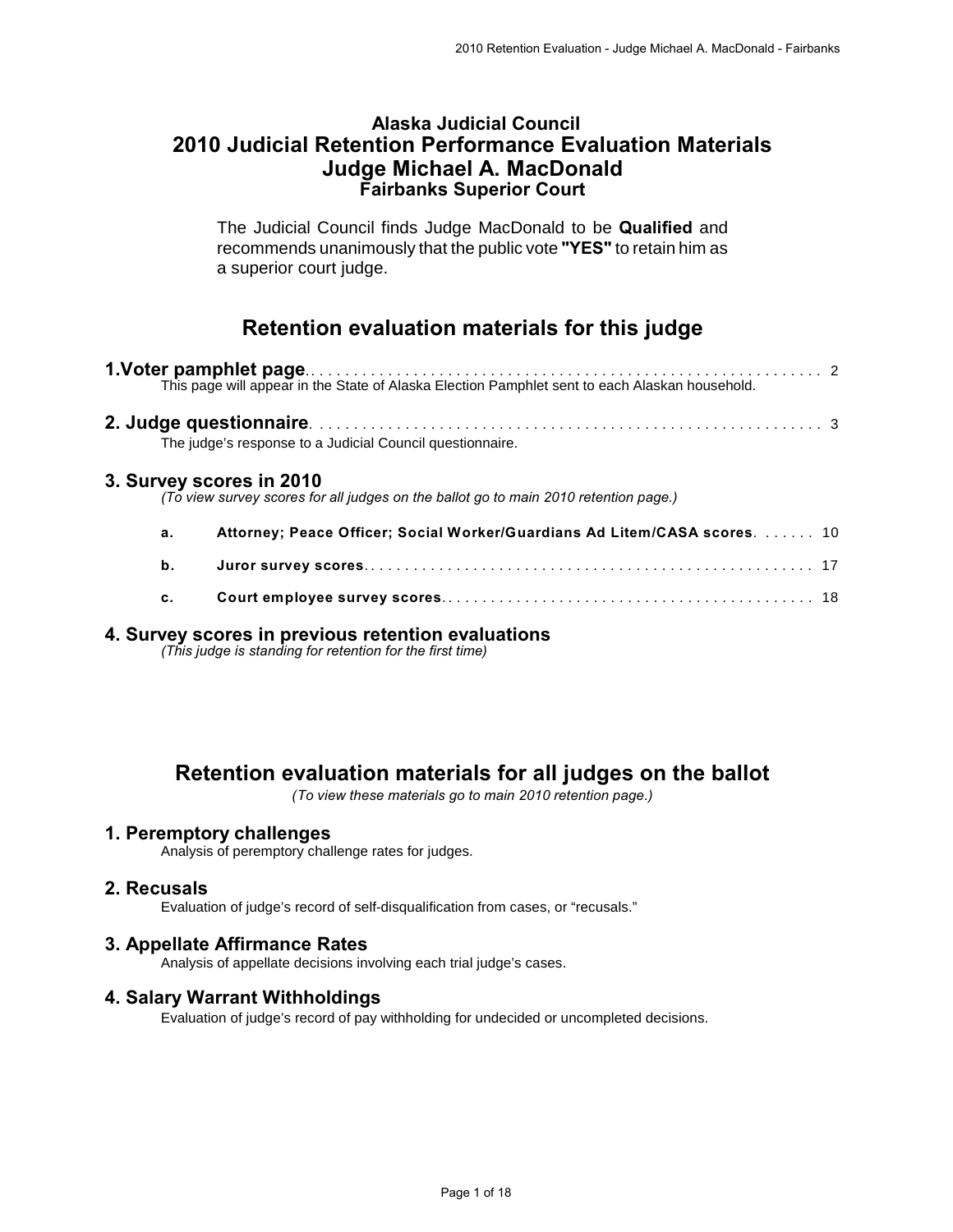# Alaska Judicial Council Recommendation Judge Michael A. MacDonald, Superior Court, Fairbanks

#### **Judicial Council Recommendation 2010**

The Alaska Judicial Council is a non-partisan citizens' commission established by the Alaska constitution. Alaskan law requires the Council to evaluate judges' performance and authorizes the Council to recommend to voters whether judges should be retained in office. The Judicial Council reviews judges' integrity, diligence, legal ability, fairness, demeanor, ability to manage their caseloads, and overall performance of their judicial responsibilities in and out of the courtroom. The Judicial Council finds Judge MacDonald to be *Qualified* and recommends unanimously that the public vote **"YES"** to retain him as a superior court judge.

#### **Judicial Council Evaluation**

The Judicial Council surveyed thousands of Alaskans including peace and probation officers, court employees, attorneys, jurors, social workers/guardians ad litem, and child advocates about the judges on the ballot. Respondents were asked to rate judicial performance and to submit comments. The Council also reviewed the ratings and observations of the Alaska Judicial Observers, independent community-based volunteers. The Council reviewed the judge's peremptory challenge, recusals, and appellate affirmance and reversal rates; any civil or criminal litigation involving the judge; APOC and court system conflict-of-interest statements; any disciplinary files involving the judge; and whether a judge's pay was withheld for an untimely decision. The Council reviewed other court records and investigated judicial conduct in specific cases. The Council interviewed some judges, attorneys, and court staff, and held a statewide public hearing to obtain comments about judges.

|                  | <b>Attorney</b><br><b>Survey</b> | Peace<br><b>Officer</b><br><b>Survey</b> | Juror<br><b>Survey</b> | Court<br><b>Employee</b><br><b>Survey</b> | <b>Social Workers</b><br><b>Guardians ad Litem</b><br><b>CASAs</b> |
|------------------|----------------------------------|------------------------------------------|------------------------|-------------------------------------------|--------------------------------------------------------------------|
| Legal Ability    | 4.1                              |                                          |                        |                                           | ---                                                                |
| Impartiality     | 4.0                              | 4.0                                      | 4.7                    | 4.8                                       | 3.9                                                                |
| Integrity        | 4.3                              | 4.0                                      | ---                    | 4.8                                       | 4.3                                                                |
| Temperament      | 4.2                              | 4.1                                      | 4.8                    | 4.8                                       | 3.9                                                                |
| <b>Diligence</b> | 4.1                              | 4.2                                      | ---                    | 4.8                                       | 3.7                                                                |
| Overall          | 4.0                              | 4.1                                      | 4.8                    | 4.8                                       | 4.2                                                                |



 **1.0 = Poor** 

### **Summary of Survey Information**

Survey respondents rated Judge MacDonald on the categories summarized in the table above, using 5 as the highest rating possible. The attorney rating for Judge MacDonald on overall performance was 4.0. Peace and probation officers gave Judge MacDonald a rating of 4.1. Jurors rated him 4.8 overall, court employees gave him 4.8, and social workers, guardians ad litem and CASA volunteers rated him at 4.2.

# **Recommendation: Vote "YES" to retain Judge Michael A. MacDonald**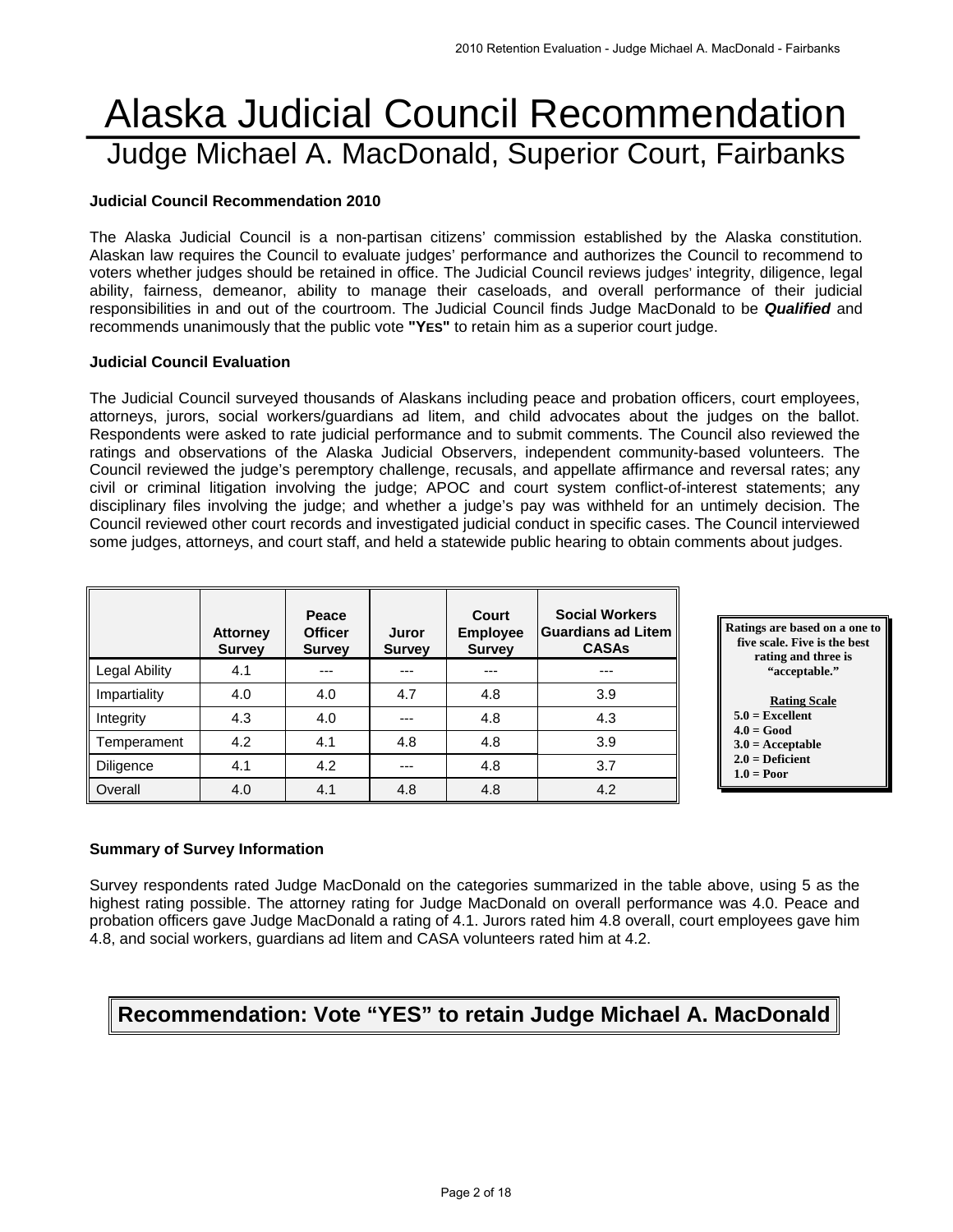# **Alaska Judicial Council** Questionnaire

### **Trial Judge** 2010 Candidates for Judicial Retention

### October 22, 2009

| Michael A. MacDonald | <b>Fairbanks Superior Court</b> |
|----------------------|---------------------------------|
| Name                 | .`our†                          |

 $b)$ 

Please estimate your workload during your present term. 1.

- 45 % civil cases a)  $\overline{45}$ % criminal cases  $\overline{10}$ % court administrative work 100 % Total
- $10<sub>1</sub>$ # of jury trials/year

 $\overline{20}$ # of non-jury trials/year

 $\overline{5}$ # of administrative appeals/year

Please describe your participation on court/bar committees or other administrative activities 2. during your current term of office.

Family Law Rules Committee New Judge Training Committee Court Representative to Burch Supervised Visitation and Exchange Grant Senior Bar Representative to Tanana Valley Bar Assn. Young Lawyer's Division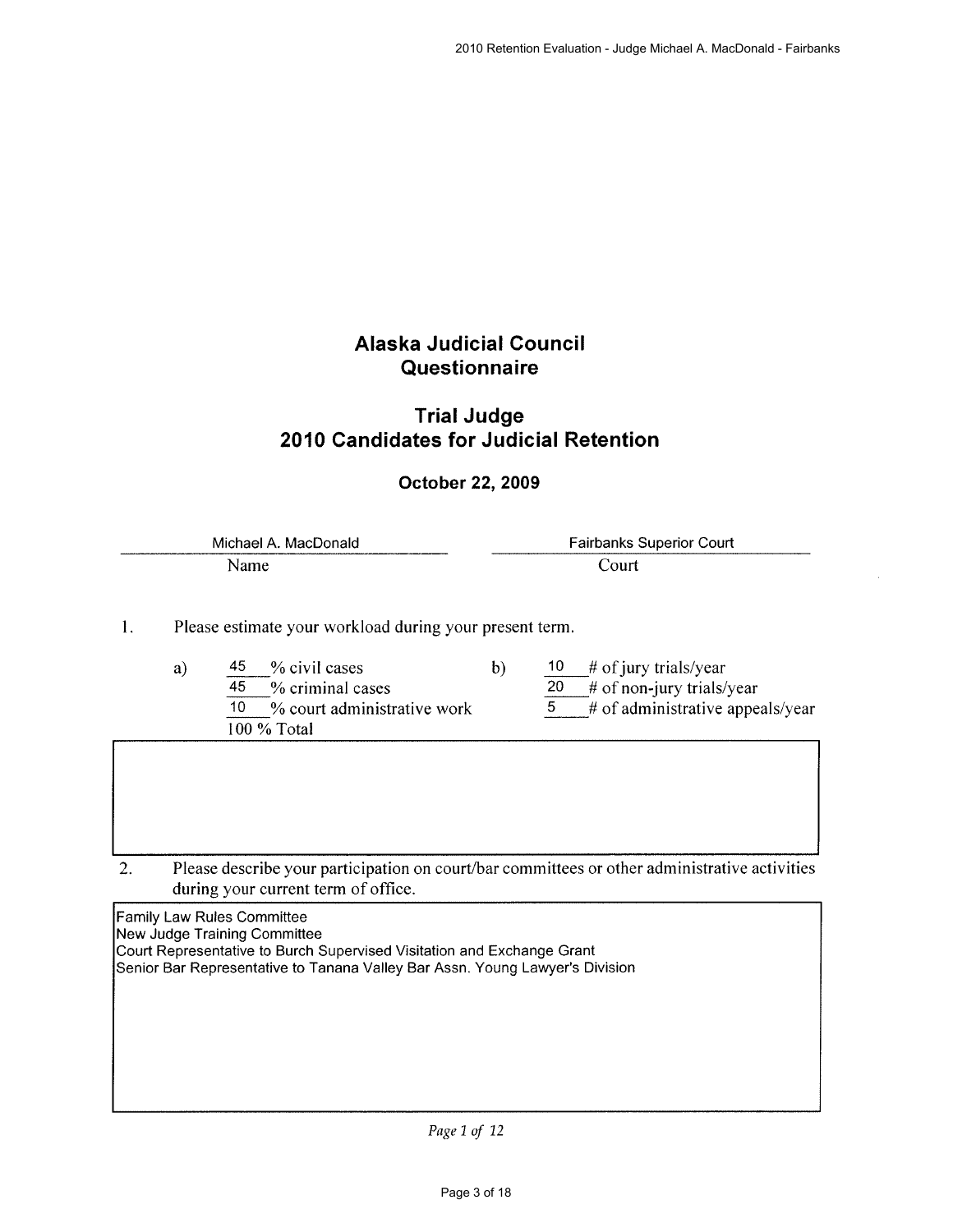$3<sub>1</sub>$ Please assess, in one or two paragraphs, your judicial performance during your present term. Appropriate areas of comment could include: satisfaction with your judicial role, specific contributions to the judiciary or the field of law, increases in legal knowledge and judicial skills, or other measures of judicial abilities that you believe to be important.

I believe my judicial performance has been acceptable and that it improves with each year. My work as an attorney has prepared me for my work on the bench. I feel comfortable handling the many different cases that come before the court.

I look to improve upon my performance in the areas of temperament, demeanor, and understanding the role of the judge. I will continue to study in these areas and in the areas of case management, courtroom management, evidence, decision making, and writing so that I can perform to the best of my abilities.

Page 2 of 12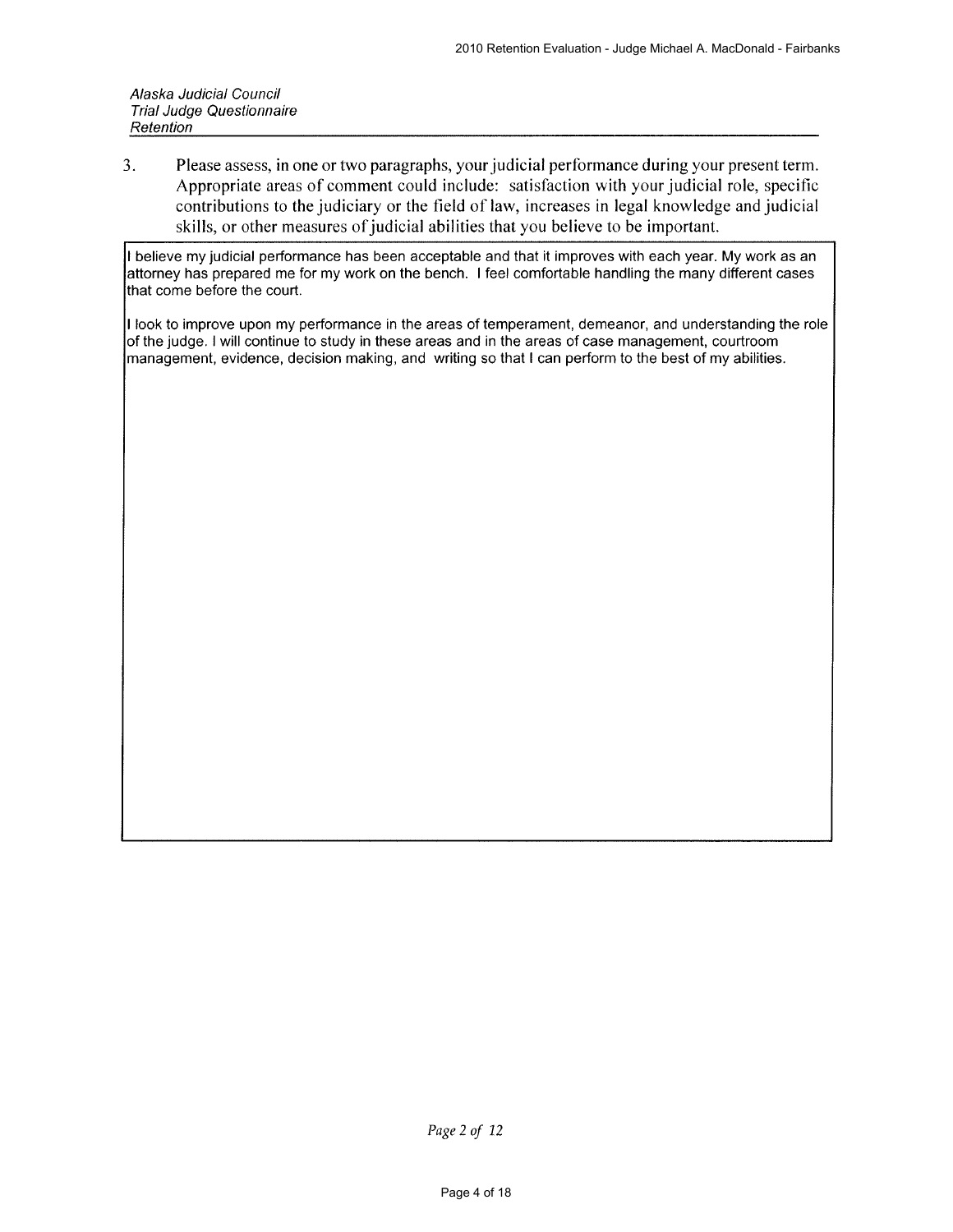- $\overline{4}$ . During your most recent term as a judge, have you:
	- had a tax lien filed or other collection procedure instituted against you by federal,  $a)$  $\Box$  Yes  $\cancel{A}$  No state, or local authorities?
	- $b)$ been involved in a non-judicial capacity in any legal proceeding whether as a party or otherwise?  $\Box$  Yes  $\cancel{\Box}$  No
	- engaged in the practice of law (other than as a judge)?  $\Box$  Yes  $\bigtriangledown$  No  $c)$
	- $\Box$  Yes  $\nabla$  No  $\mathbf{d}$ held office in any political party?
	- held any other local state or federal office?  $\Box$  Yes  $\cancel{\Box}$  No  $e)$
	- $\mathbf{f}$ had any complaints, charges or grievances filed against you with the Alaska Commission on Judicial Conduct, the Alaska Bar Association, or with the Alaska  $\Box$  Yes  $\cancel{\Box}$  No Court System that resulted in public proceedings or sanctions?
- 5. If your answer to any of the questions above is "yes," please give full details, including dates, facts, case numbers and outcomes.

6. Please provide any other information which you believe would assist the Council in conducting its evaluations and in preparing its recommendations for the 2010 retention elections.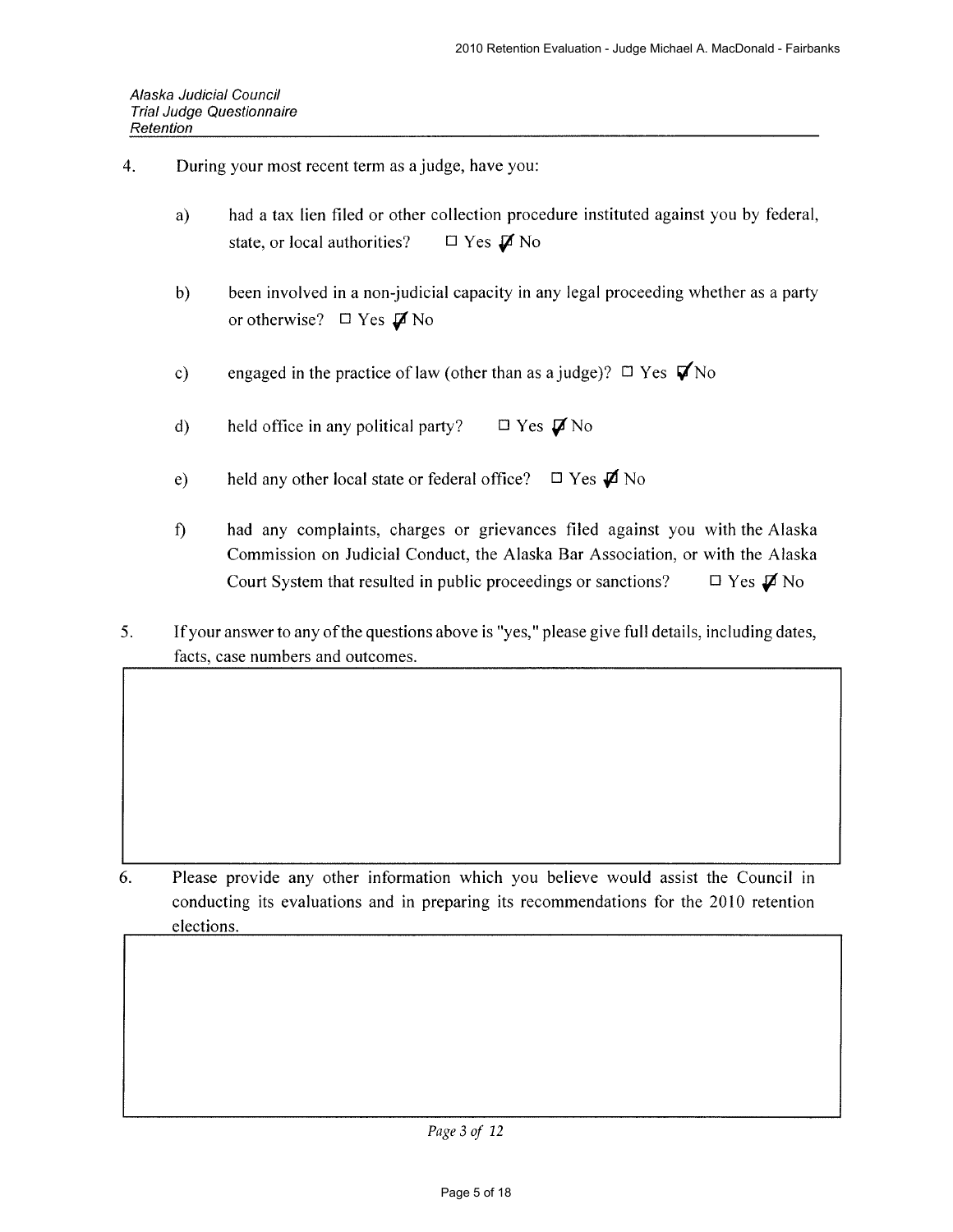$7.$ Please list your three most recent jury trials including case names and numbers. Please list the names, current addresses, including zip codes and suite numbers where applicable, and phone numbers of each attorney involved in these trials. (Attach additional pages if necessary.)

|      |                                                     | <b>Case Number 1</b>       |       |                                                                                                                                                                                                                                                                                                        |
|------|-----------------------------------------------------|----------------------------|-------|--------------------------------------------------------------------------------------------------------------------------------------------------------------------------------------------------------------------------------------------------------------------------------------------------------|
| Case | Name: State of Alaska                               |                            |       | Case Number: 4FA-09-513 CR                                                                                                                                                                                                                                                                             |
|      | v. Jerry Karr                                       |                            |       |                                                                                                                                                                                                                                                                                                        |
|      |                                                     | <b>Attorneys Involved:</b> |       |                                                                                                                                                                                                                                                                                                        |
|      | Name: Sarah Simpson                                 |                            |       | Name: 2008. 2009. 2010. 2010. 2010. 2010. 2010. 2010. 2010. 2010. 2011. 2012. 2013. 2014. 2016. 2017. 2017. 20                                                                                                                                                                                         |
|      | Address: 455 Third Ave., Ste 150                    |                            |       |                                                                                                                                                                                                                                                                                                        |
|      | City, State, Zip: Fairbanks, AK 99701               |                            |       |                                                                                                                                                                                                                                                                                                        |
|      | Name: Michael Biderman                              |                            |       |                                                                                                                                                                                                                                                                                                        |
|      | Address: 529 5th Ave., Ste 1                        |                            |       | Address: 2008 Committee Committee Committee Committee Committee Committee Committee Committee Committee Committee Committee Committee Committee Committee Committee Committee Committee Committee Committee Committee Committe                                                                         |
|      | City, State, Zip. Fairbanks, AK 99701               |                            |       | City, State, Zip: $\frac{1}{2}$ and $\frac{1}{2}$ and $\frac{1}{2}$ and $\frac{1}{2}$ and $\frac{1}{2}$ and $\frac{1}{2}$ and $\frac{1}{2}$ and $\frac{1}{2}$ and $\frac{1}{2}$ and $\frac{1}{2}$ and $\frac{1}{2}$ and $\frac{1}{2}$ and $\frac{1}{2}$ and $\frac{1}{2}$ and $\frac{1}{2$             |
|      |                                                     | <b>Case Number 2</b>       |       |                                                                                                                                                                                                                                                                                                        |
| Case | Name: State of Alaska                               |                            |       | Case Number: 4GA-08-0147 CR                                                                                                                                                                                                                                                                            |
|      | v. Gene P. Mayfield                                 |                            |       |                                                                                                                                                                                                                                                                                                        |
|      |                                                     | <b>Attorneys Involved:</b> |       |                                                                                                                                                                                                                                                                                                        |
|      | Name: Corrine Vorencamp                             |                            |       |                                                                                                                                                                                                                                                                                                        |
|      | Address: 455 Third Ave., Ste 150                    |                            |       |                                                                                                                                                                                                                                                                                                        |
|      | City, State, Zip: Fairbanks, AK 99701               |                            |       | City, State, Zip: 2008. Exp. 2008. The City State, Zip: 2008. The City State of The City State of The City State of The City State of The City State of The City State of The City State of The City State of The City State o                                                                         |
|      | Name: Michael Biderman                              |                            |       |                                                                                                                                                                                                                                                                                                        |
|      | Address: 529 5th Ave., Ste 1                        |                            |       |                                                                                                                                                                                                                                                                                                        |
|      | City, State, Zip: Fairbanks, AK 99701               |                            |       | City, State, Zip:                                                                                                                                                                                                                                                                                      |
|      |                                                     | <b>Case Number 3</b>       |       |                                                                                                                                                                                                                                                                                                        |
| Case |                                                     |                            |       |                                                                                                                                                                                                                                                                                                        |
|      | Name: State of Alaska<br>$vk$ . Lee Kalloch         |                            |       | Case Number: 4FA-09-1615CR                                                                                                                                                                                                                                                                             |
|      |                                                     | <b>Attorneys Involved:</b> |       |                                                                                                                                                                                                                                                                                                        |
|      | Name: Renee Eberlein                                |                            | Name: |                                                                                                                                                                                                                                                                                                        |
|      | Address: 455 Third Ave., Ste 150                    |                            |       |                                                                                                                                                                                                                                                                                                        |
|      | City, State, Zip: Fairbanks, AK 99701               |                            |       | Address:<br>City, State, Zip: $\frac{1}{2}$ and $\frac{1}{2}$ and $\frac{1}{2}$ and $\frac{1}{2}$ and $\frac{1}{2}$ and $\frac{1}{2}$ and $\frac{1}{2}$ and $\frac{1}{2}$ and $\frac{1}{2}$ and $\frac{1}{2}$ and $\frac{1}{2}$ and $\frac{1}{2}$ and $\frac{1}{2}$ and $\frac{1}{2}$ and $\frac{1}{2$ |
|      |                                                     |                            |       |                                                                                                                                                                                                                                                                                                        |
|      | Name: Jennifer Hite<br>Address: 529 5th Ave., Ste 1 |                            |       | Name: 2008. 2008. 2009. 2009. 2012. 2013. 2014. 2015. 2016. 2017. 2018. 2019. 2014. 2016. 2017. 2018. 2019. 2014. 2014. 2014. 2016. 2017. 2018. 2019. 2019. 2014. 2014. 2014. 2014. 2014. 2014. 2014. 2014. 2014. 2014. 2014.                                                                          |
|      |                                                     |                            |       |                                                                                                                                                                                                                                                                                                        |
|      | City, State, Zip: Fairbanks, 99701                  |                            |       | City, State, Zip: 2008. 2009. 2009. 2010. 2010. 2010. 2010. 2010. 2010. 2010. 2010. 2010. 2010. 2010. 2010. 20                                                                                                                                                                                         |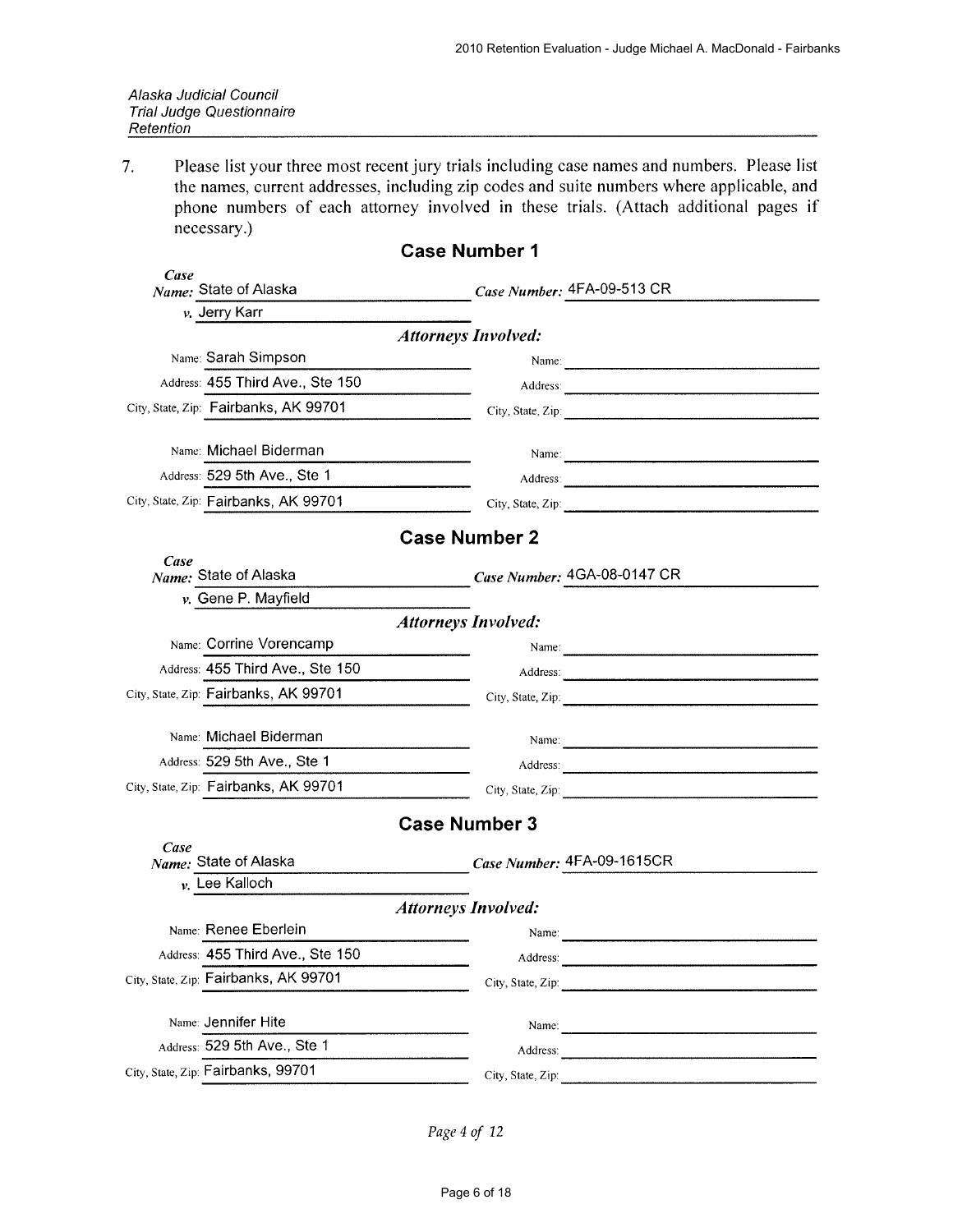| Alaska Judicial Council          |
|----------------------------------|
| <b>Trial Judge Questionnaire</b> |
| Retention                        |

Please list your three most recent non-jury trials including case names and numbers. Please 8. list the names, current addresses, including zip codes and suite numbers where applicable, and phone numbers of each attorney involved in your three most recent non-jury trials. (Attach additional pages if necessary.)

| Case | Name: IMO: C.B.                                        | $Case Number: 4FA-08-082 CR$   |                                                                                                                                                                                                                                                                                                                   |
|------|--------------------------------------------------------|--------------------------------|-------------------------------------------------------------------------------------------------------------------------------------------------------------------------------------------------------------------------------------------------------------------------------------------------------------------|
| ν.   | <u> 1980 - Jan Barnett, fransk politiker (d. 1980)</u> |                                |                                                                                                                                                                                                                                                                                                                   |
|      |                                                        | <b>Attorneys Involved:</b>     |                                                                                                                                                                                                                                                                                                                   |
|      | Name: Mary Spiers                                      |                                |                                                                                                                                                                                                                                                                                                                   |
|      | Address: 750 8th Ave                                   |                                |                                                                                                                                                                                                                                                                                                                   |
|      | City, State, Zip: Fairbanks, AK 99701                  |                                | $City$ , State, Zip:                                                                                                                                                                                                                                                                                              |
|      | Name: Daniel Callahan                                  |                                | Name:                                                                                                                                                                                                                                                                                                             |
|      | Address: 250 Cushman St. Ste 3D                        |                                |                                                                                                                                                                                                                                                                                                                   |
|      | City, State, Zip: Fairbanks, AK 99701                  |                                | City, State, Zip:                                                                                                                                                                                                                                                                                                 |
|      |                                                        | <b>Case Number 2</b>           |                                                                                                                                                                                                                                                                                                                   |
| Case | Name: IMO: Helmricks Trust                             | $Case$ Number: $4FA-08-03$ PR  |                                                                                                                                                                                                                                                                                                                   |
| ν.   |                                                        |                                |                                                                                                                                                                                                                                                                                                                   |
|      |                                                        | <b>Attorneys Involved:</b>     |                                                                                                                                                                                                                                                                                                                   |
|      | Name: John Burns                                       |                                | Name:                                                                                                                                                                                                                                                                                                             |
|      | Address: 100 Cushman St. Ste 311                       |                                |                                                                                                                                                                                                                                                                                                                   |
|      | City, State, Zip: Fairbanks, AK 99701                  | and the state of the state.    |                                                                                                                                                                                                                                                                                                                   |
|      | Name: John Tiemesson                                   |                                | Name: 2008.000 million and 2008.000 million and 2008.000 million and 2008.000 million and 2008.000 million and 2008.000 million and 2008.000 million and 2008.000 million and 2008.000 million and 2008.000 million and 2008.0                                                                                    |
|      | Address: 411 4th Ave Ste 300                           |                                |                                                                                                                                                                                                                                                                                                                   |
|      | City, State, Zip: Fairbanks, AK 99701                  |                                | City, State, Zip: $\frac{1}{2}$ $\frac{1}{2}$ $\frac{1}{2}$ $\frac{1}{2}$ $\frac{1}{2}$ $\frac{1}{2}$ $\frac{1}{2}$ $\frac{1}{2}$ $\frac{1}{2}$ $\frac{1}{2}$ $\frac{1}{2}$ $\frac{1}{2}$ $\frac{1}{2}$ $\frac{1}{2}$ $\frac{1}{2}$ $\frac{1}{2}$ $\frac{1}{2}$ $\frac{1}{2}$ $\frac{1}{2}$ $\frac{1}{2}$ $\frac$ |
|      |                                                        | <b>Case Number 3</b>           |                                                                                                                                                                                                                                                                                                                   |
| Case | Name: IMO: L.R.                                        |                                |                                                                                                                                                                                                                                                                                                                   |
| ν.   |                                                        | $Case$ Number: $4FA-04-014$ CN |                                                                                                                                                                                                                                                                                                                   |
|      |                                                        | <b>Attorneys Involved:</b>     |                                                                                                                                                                                                                                                                                                                   |
|      | Name: Polk Haffner                                     | Name:                          |                                                                                                                                                                                                                                                                                                                   |
|      | Address: 100 Cushman St. Ste 400                       | Address:                       |                                                                                                                                                                                                                                                                                                                   |
|      | City, State, Zip: Fairbanks, AK 99701                  |                                |                                                                                                                                                                                                                                                                                                                   |
|      | Name: Brent Bennett                                    |                                | Name:                                                                                                                                                                                                                                                                                                             |
|      | Address: 455 Third Ave., Ste 150                       |                                |                                                                                                                                                                                                                                                                                                                   |
|      | City, State, Zip: Fairbanks, AK 99701                  |                                | City, State, Zip:                                                                                                                                                                                                                                                                                                 |
|      |                                                        |                                |                                                                                                                                                                                                                                                                                                                   |

#### **Case Number 1**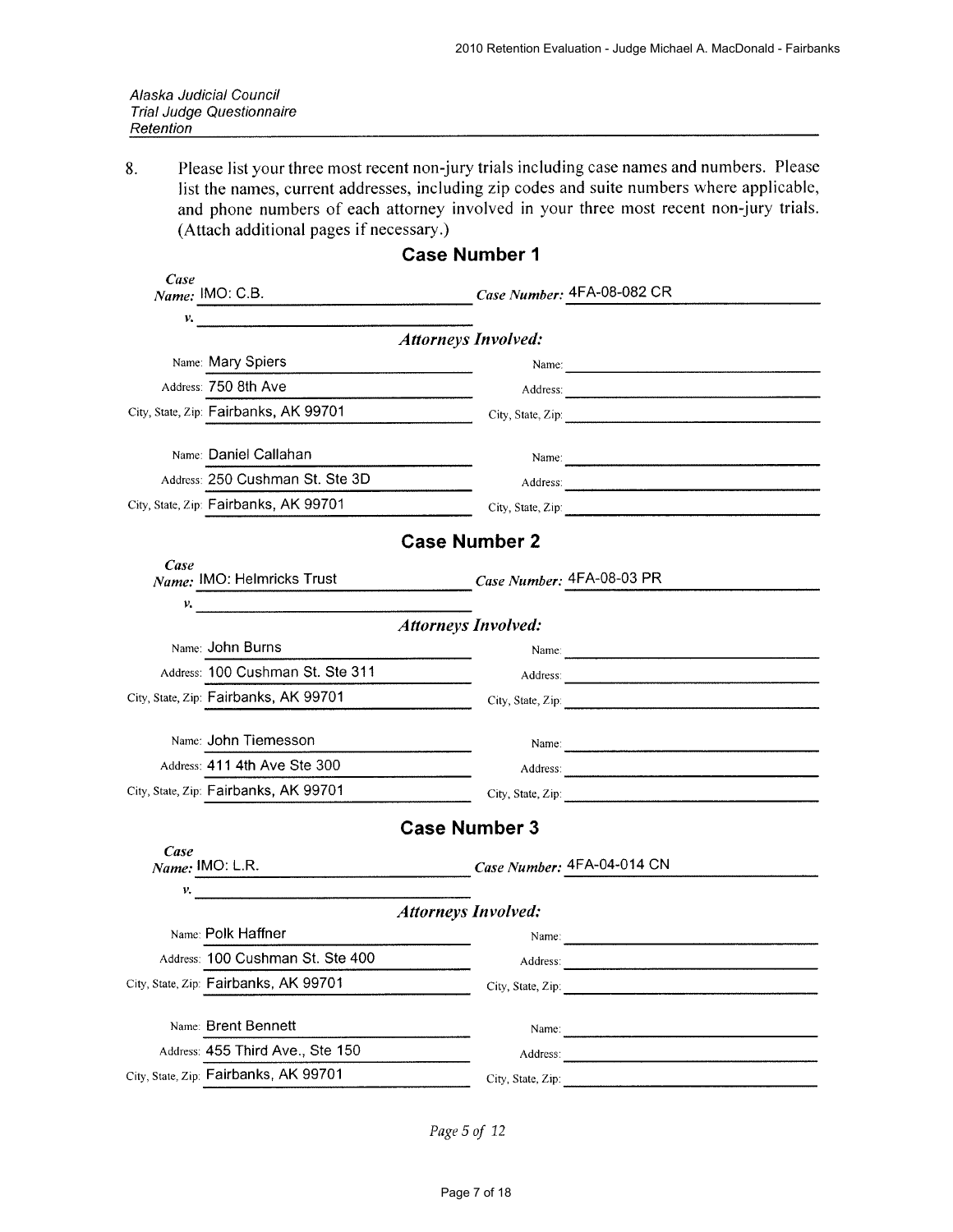|           | Alaska Judicial Council   |
|-----------|---------------------------|
|           | Trial Judge Questionnaire |
| Retention |                           |

9. Please list your three most recent cases, including case names and numbers, which did not go to trial, but on which you did significant work (such as settlement conference, hearings, motion work, etc.). Please list the names, current addresses, including zip codes and suite numbers where applicable, and phone numbers of each attorney involved these cases. (Attach additional pages if necessary.)

|                                                                                                              | <b>UASE NUITIDEL I</b>     |                                                                                                                |
|--------------------------------------------------------------------------------------------------------------|----------------------------|----------------------------------------------------------------------------------------------------------------|
| Case<br>Name: Stickman                                                                                       |                            | <i>Case Number</i> : 4FA-08-2866 CI                                                                            |
| v. State of Alaska                                                                                           |                            |                                                                                                                |
|                                                                                                              | <b>Attorneys Involved:</b> |                                                                                                                |
| Name: Daniel Lowery                                                                                          |                            |                                                                                                                |
| Address: 900 W 5th Ave., Ste 200                                                                             |                            |                                                                                                                |
| City, State, Zip: Anchorage, AK 99501                                                                        |                            | City, State, Zip:                                                                                              |
| Name: Benjamin Seekins                                                                                       |                            | Name:                                                                                                          |
| Address: 455 Third Ave., Ste 150                                                                             |                            |                                                                                                                |
| City, State, Zip: Fairbanks, AK 99701                                                                        |                            | City, State, Zip: 2008. 2009. 2009. 2010. 2010. 2010. 2010. 2010. 2010. 2010. 2010. 2010. 2010. 2010. 2010. 20 |
|                                                                                                              | <b>Case Number 2</b>       |                                                                                                                |
| Case                                                                                                         |                            |                                                                                                                |
| Name: State of Alaska<br>v. James Howard                                                                     |                            | Case Number: 4FA-06-3295 CR                                                                                    |
|                                                                                                              | <b>Attorneys Involved:</b> |                                                                                                                |
| Name: William Murphree                                                                                       |                            |                                                                                                                |
| Address: 455 Third Ave., Ste 150                                                                             |                            |                                                                                                                |
| City, State, Zip: Fairbanks, AK 99701<br>$\overline{\phantom{a}}$ . The contract of $\overline{\phantom{a}}$ |                            | City, State, Zip:                                                                                              |
| Name: Nelson Traverso                                                                                        |                            |                                                                                                                |
| Address: 312 5th Ave                                                                                         |                            |                                                                                                                |
| City, State, Zip: Fairbanks, AK 99701                                                                        |                            |                                                                                                                |
|                                                                                                              |                            | City, State, Zip:                                                                                              |
|                                                                                                              | <b>Case Number 3</b>       |                                                                                                                |
| Case<br>Name: IMO: I.C.                                                                                      |                            | Case Number: 4FA-07-092 CN                                                                                     |
| ν.                                                                                                           |                            |                                                                                                                |
|                                                                                                              | <b>Attorneys Involved:</b> |                                                                                                                |
| Name: R. Polk Haffner                                                                                        |                            | Name: James Hackett                                                                                            |
| Address: 100 Cushman St., Ste 400                                                                            |                            | Address: 312 5th Ave.                                                                                          |
| City, State, Zip: Fairbanks, AK 99701                                                                        |                            | City, State, Zip: Fairbanks, AK 99701                                                                          |
| Name: Robert Noreen                                                                                          |                            | Name: Linda Franni                                                                                             |
| Address: 100 Cushman St., Ste 306                                                                            |                            | Address: 100 Cushman St., Ste 502                                                                              |
| City, State, Zip: Fairbanks, AK 99701                                                                        |                            | City, State, Zip: Fairbanks, AK 99701                                                                          |
|                                                                                                              |                            |                                                                                                                |

### Coso Number 1

Page 6 of 12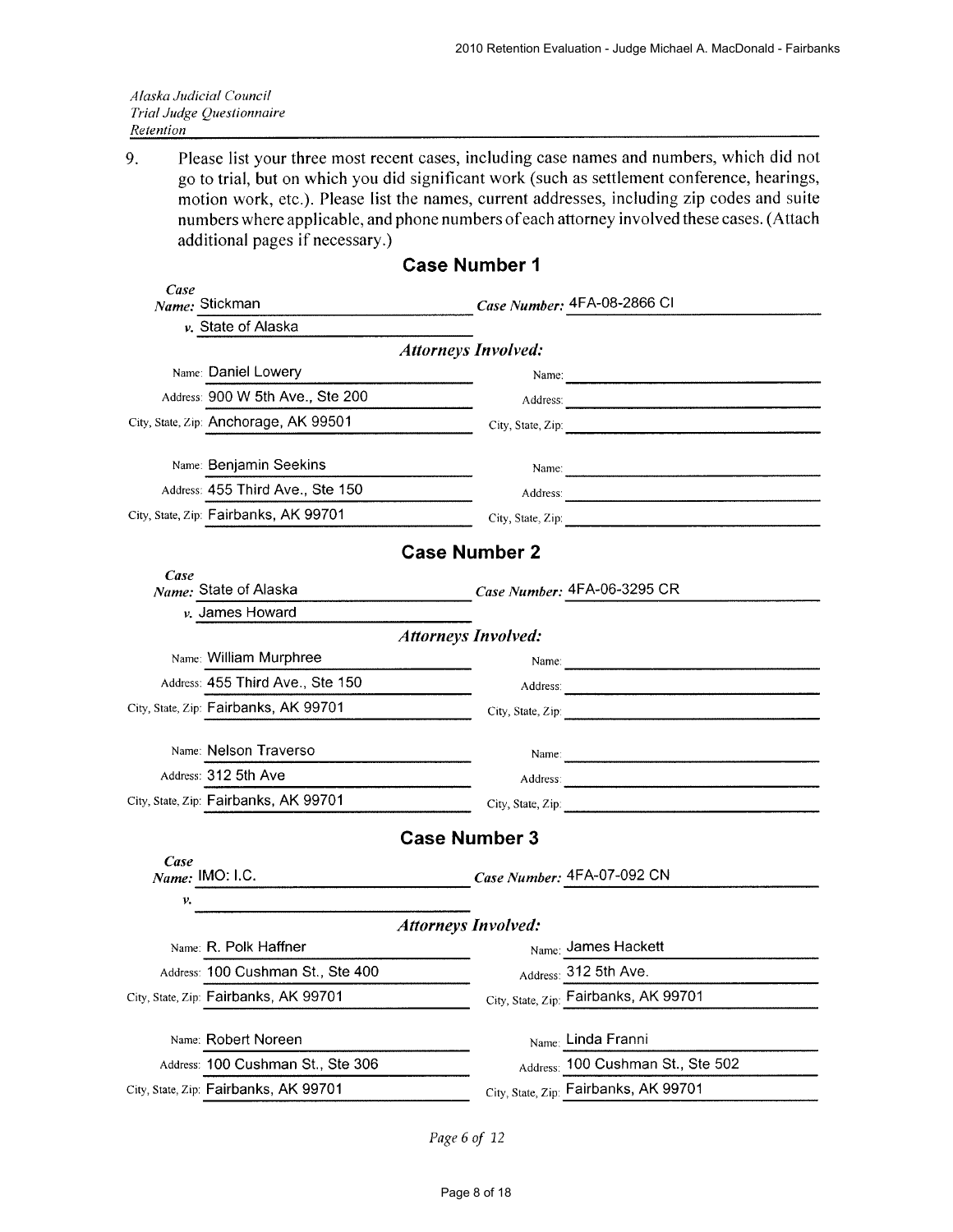|           | Alaska Judicial Council   |
|-----------|---------------------------|
|           | Trial Judge Questionnaire |
| Retention |                           |

Optional: If you deem it helpful to the Council, please list up to three other cases during  $10.$ your past term in which you believe your work was particularly noteworthy. Please list the names, current addresses, including zip codes and suite numbers where applicable, and phone numbers of each attorney involved in these cases. (Attach additional pages if necessary.)

|                                                                                                                                                                                                                                         | <b>Case Number 1</b>                                                                                                                                                                                                                                                                       |  |
|-----------------------------------------------------------------------------------------------------------------------------------------------------------------------------------------------------------------------------------------|--------------------------------------------------------------------------------------------------------------------------------------------------------------------------------------------------------------------------------------------------------------------------------------------|--|
|                                                                                                                                                                                                                                         | Case Number:                                                                                                                                                                                                                                                                               |  |
| ν.<br>$\frac{1}{2}$ . The continuum continuum continuum continuum continuum continuum continuum continuum continuum continuum continuum continuum continuum continuum continuum continuum continuum continuum continuum continuum conti |                                                                                                                                                                                                                                                                                            |  |
|                                                                                                                                                                                                                                         | <b>Attorneys Involved:</b>                                                                                                                                                                                                                                                                 |  |
| Name:                                                                                                                                                                                                                                   | Name:                                                                                                                                                                                                                                                                                      |  |
| Address:                                                                                                                                                                                                                                |                                                                                                                                                                                                                                                                                            |  |
| City, State, Zip:                                                                                                                                                                                                                       | City, State, Zip:<br><u> 1980 - Jan Samuel Barbara, martin d</u> e la partide de la partide de la partide de la partide de la partide de la                                                                                                                                                |  |
| Name:                                                                                                                                                                                                                                   | Name:                                                                                                                                                                                                                                                                                      |  |
| Address:                                                                                                                                                                                                                                |                                                                                                                                                                                                                                                                                            |  |
| City, State, Zip:                                                                                                                                                                                                                       | City, State, Zip:                                                                                                                                                                                                                                                                          |  |
|                                                                                                                                                                                                                                         | <b>Case Number 2</b>                                                                                                                                                                                                                                                                       |  |
| Case Name:                                                                                                                                                                                                                              |                                                                                                                                                                                                                                                                                            |  |
| $\mathcal{V}$ , which is a subsequently defined as $\mathcal{V}$                                                                                                                                                                        |                                                                                                                                                                                                                                                                                            |  |
|                                                                                                                                                                                                                                         | <b>Attorneys Involved:</b>                                                                                                                                                                                                                                                                 |  |
| Name:                                                                                                                                                                                                                                   |                                                                                                                                                                                                                                                                                            |  |
| Address:                                                                                                                                                                                                                                |                                                                                                                                                                                                                                                                                            |  |
| City, State, Zip:                                                                                                                                                                                                                       | City, State, Zip:                                                                                                                                                                                                                                                                          |  |
| Name:                                                                                                                                                                                                                                   | Name:                                                                                                                                                                                                                                                                                      |  |
| Address:                                                                                                                                                                                                                                | Address:                                                                                                                                                                                                                                                                                   |  |
| City, State, Zip:                                                                                                                                                                                                                       | City, State, Zip: $\frac{1}{2}$ and $\frac{1}{2}$ and $\frac{1}{2}$ and $\frac{1}{2}$ and $\frac{1}{2}$ and $\frac{1}{2}$ and $\frac{1}{2}$ and $\frac{1}{2}$ and $\frac{1}{2}$ and $\frac{1}{2}$ and $\frac{1}{2}$ and $\frac{1}{2}$ and $\frac{1}{2}$ and $\frac{1}{2}$ and $\frac{1}{2$ |  |
|                                                                                                                                                                                                                                         | <b>Case Number 3</b>                                                                                                                                                                                                                                                                       |  |
| Case Name:                                                                                                                                                                                                                              | Case Number:                                                                                                                                                                                                                                                                               |  |
| ν.                                                                                                                                                                                                                                      |                                                                                                                                                                                                                                                                                            |  |
|                                                                                                                                                                                                                                         | <b>Attorneys Involved:</b>                                                                                                                                                                                                                                                                 |  |
| Name:                                                                                                                                                                                                                                   | Name:                                                                                                                                                                                                                                                                                      |  |
| Address:                                                                                                                                                                                                                                | Address:                                                                                                                                                                                                                                                                                   |  |
| City, State, Zip:                                                                                                                                                                                                                       |                                                                                                                                                                                                                                                                                            |  |
| Name:                                                                                                                                                                                                                                   |                                                                                                                                                                                                                                                                                            |  |
| Address:                                                                                                                                                                                                                                |                                                                                                                                                                                                                                                                                            |  |
| City, State, Zip:                                                                                                                                                                                                                       | City, State, Zip:                                                                                                                                                                                                                                                                          |  |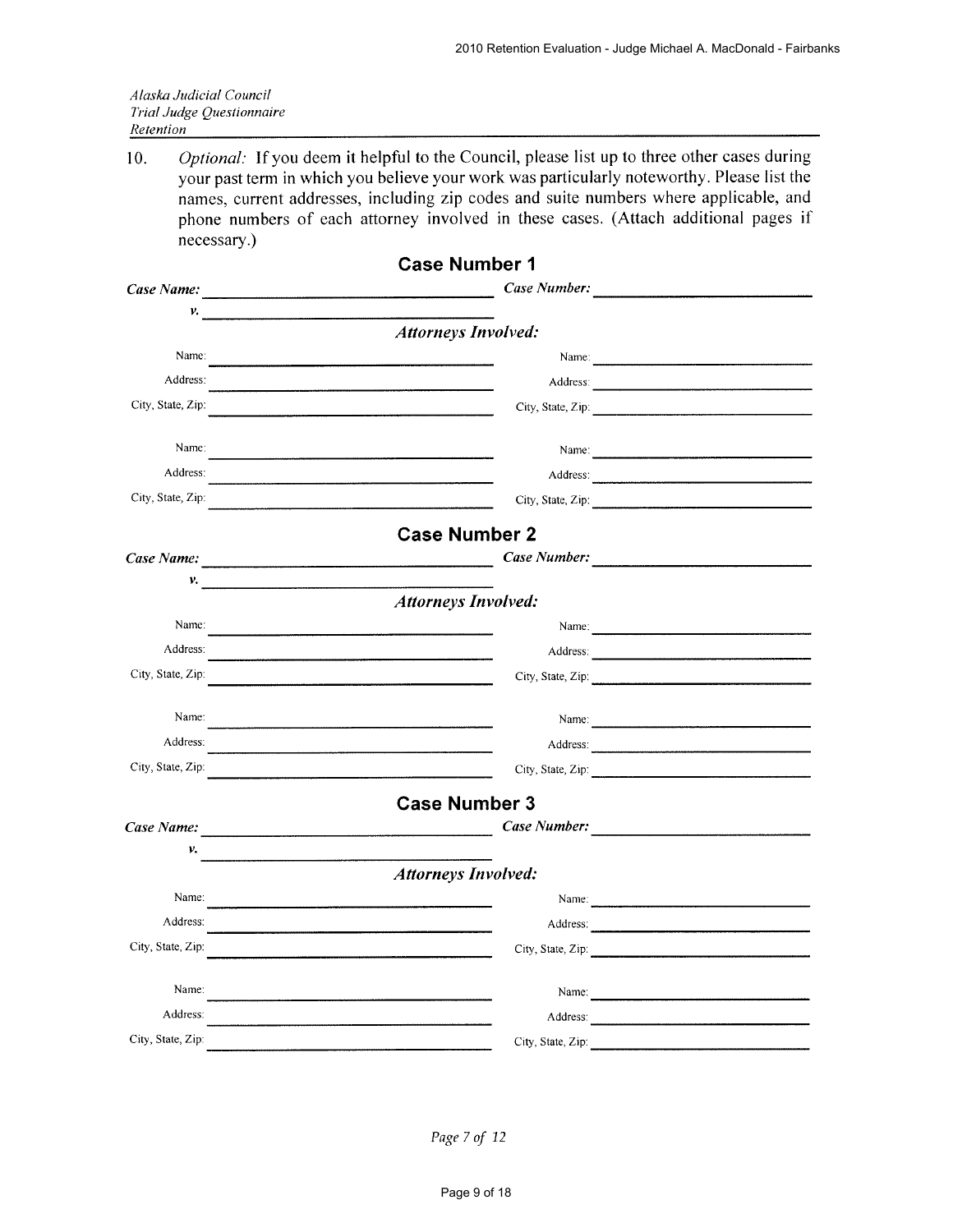# **Fourth Judicial District Michael A. MacDonald - Fairbanks Superior Court**

### **Summary Sheet and Detailed Survey Scores**

### *Summary of survey information*

Judge MacDonald's detailed survey scores follow. Attorneys rated him 4.0 on overall performance. Peace and probation officers rated him 4.1 overall, and social workers, Guardians ad Litem and CASA volunteers rated him 4.2 overall.

|               | <b>Attorney Survey</b><br>$N=97$ | <b>Peace Officer</b><br><b>Survey</b><br>$N = 28$ | <b>Social Workers</b><br><b>Guardians ad Litem</b><br><b>CASAs</b><br>$N=7$ |
|---------------|----------------------------------|---------------------------------------------------|-----------------------------------------------------------------------------|
| Legal Ability | 4.1                              | $-$                                               | --                                                                          |
| Impartiality  | 4.0                              | 4.0                                               | 3.9                                                                         |
| Integrity     | 4.3                              | 4.0                                               | 4.3                                                                         |
| Temperament   | 4.2                              | 4.1                                               | 3.9                                                                         |
| Diligence     | 4.1                              | 4.2                                               | 3.7                                                                         |
| Overall       | 4.0                              | 4.1                                               | 4.2                                                                         |

### *The Judicial Council's Evaluation Process*

State law requires the Judicial Council to evaluate each judge standing for retention, and to report its evaluations to the voters. The three surveys reported here are an important part of the Council's evaluations. The Council also considers survey ratings by jurors and court employees, public comments, and the ratings by the independent citizen volunteers at Alaska Judicial Observers. Along with the personal observations of the hundreds of people who had direct professional experience with the judge, the Council reviews any litigation involving the judge, conflict of interest records, public disciplinary files, and indicators of judicial performance such as appellate affirmances and reversals, and peremptory challenges and recusals. All of the evaluation information about the judge is on the Council's website at www.ajc.state.ak.us.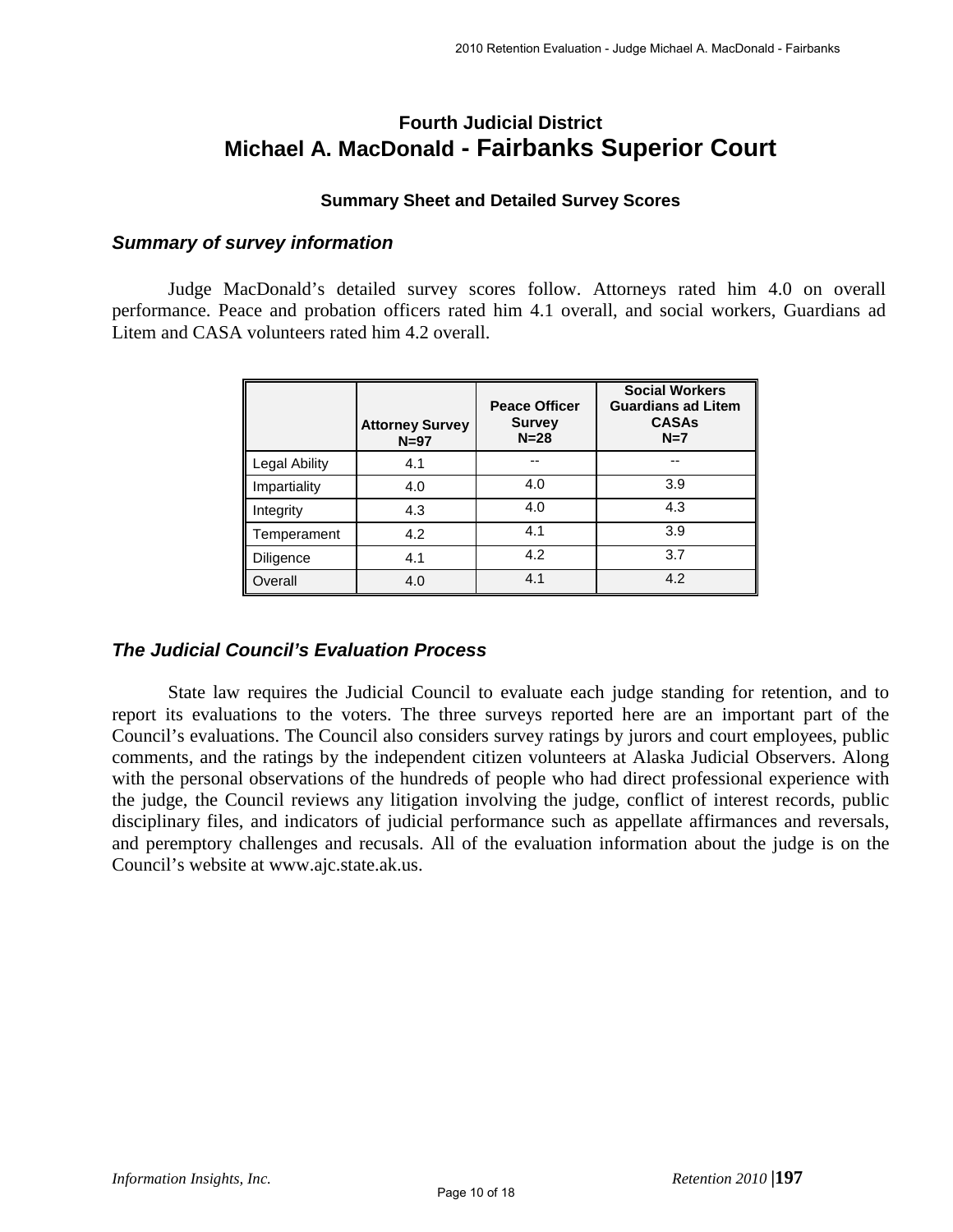# **Superior Court Judge Michael A. MacDonald**

### **A. Alaska Bar Association**

### **Demographic Description**

|                                  |                                       | $\mathbf N$    | $\frac{0}{0}$ |
|----------------------------------|---------------------------------------|----------------|---------------|
| <b>Type of Practice</b>          |                                       |                |               |
|                                  | No Response                           | 3              | 2.7%          |
|                                  | Private, Solo                         | 17             | 15.5%         |
|                                  | Private, 2-5 Attorneys                | 18             | 16.4%         |
|                                  | Private, 6+ Attorneys                 | 15             | 13.6%         |
|                                  | Private, Corporate Employee           | $\overline{2}$ | 1.8%          |
|                                  | Judge or Judicial Officer             | 18             | 16.4%         |
|                                  | Government                            | 33             | 30.0%         |
|                                  | Public Service Agency or Organization | $\mathbf{1}$   | .9%           |
|                                  | (Not Govt)                            |                |               |
|                                  | Other                                 | 3              | 2.7%          |
| <b>Length of Alaska Practice</b> |                                       |                |               |
|                                  | No Response                           | $\overline{4}$ | 3.6%          |
|                                  | 5 Years or fewer                      | 12             | 10.9%         |
|                                  | 6 to 10 years                         | 10             | 9.1%          |
|                                  | 11 to 15 years                        | 9              | 8.2%          |
|                                  | 16 to 20 years                        | 11             | 10.0%         |
|                                  | 21 years or more                      | 64             | 58.2%         |
| <b>Gender</b>                    |                                       |                |               |
|                                  | No Response                           | 5              | 4.5%          |
|                                  | Male                                  | 67             | 60.9%         |
|                                  | Female                                | 38             | 34.5%         |
| <b>Cases Handled</b>             |                                       |                |               |
|                                  | No Response                           | 3              | 2.7%          |
|                                  | Prosecution                           | $\overline{7}$ | 6.4%          |
|                                  | <b>Mainly Criminal</b>                | 6              | 5.5%          |
|                                  | Mixed Criminal & Civil                | 40             | 36.4%         |
|                                  | <b>Mainly Civil</b>                   | 48             | 43.6%         |
|                                  | Other                                 | 6              | 5.5%          |
| <b>Location of Practice</b>      |                                       |                |               |
|                                  | No Response                           | 3              | 2.7%          |
|                                  | <b>First District</b>                 | 3              | 2.7%          |
|                                  | <b>Second District</b>                | $\mathbf{1}$   | .9%           |
|                                  | <b>Third District</b>                 | 34             | 30.9%         |
|                                  | <b>Fourth District</b>                | 69             | 62.7%         |
|                                  | <b>Outside of Alaska</b>              | $-$            | 0.0%          |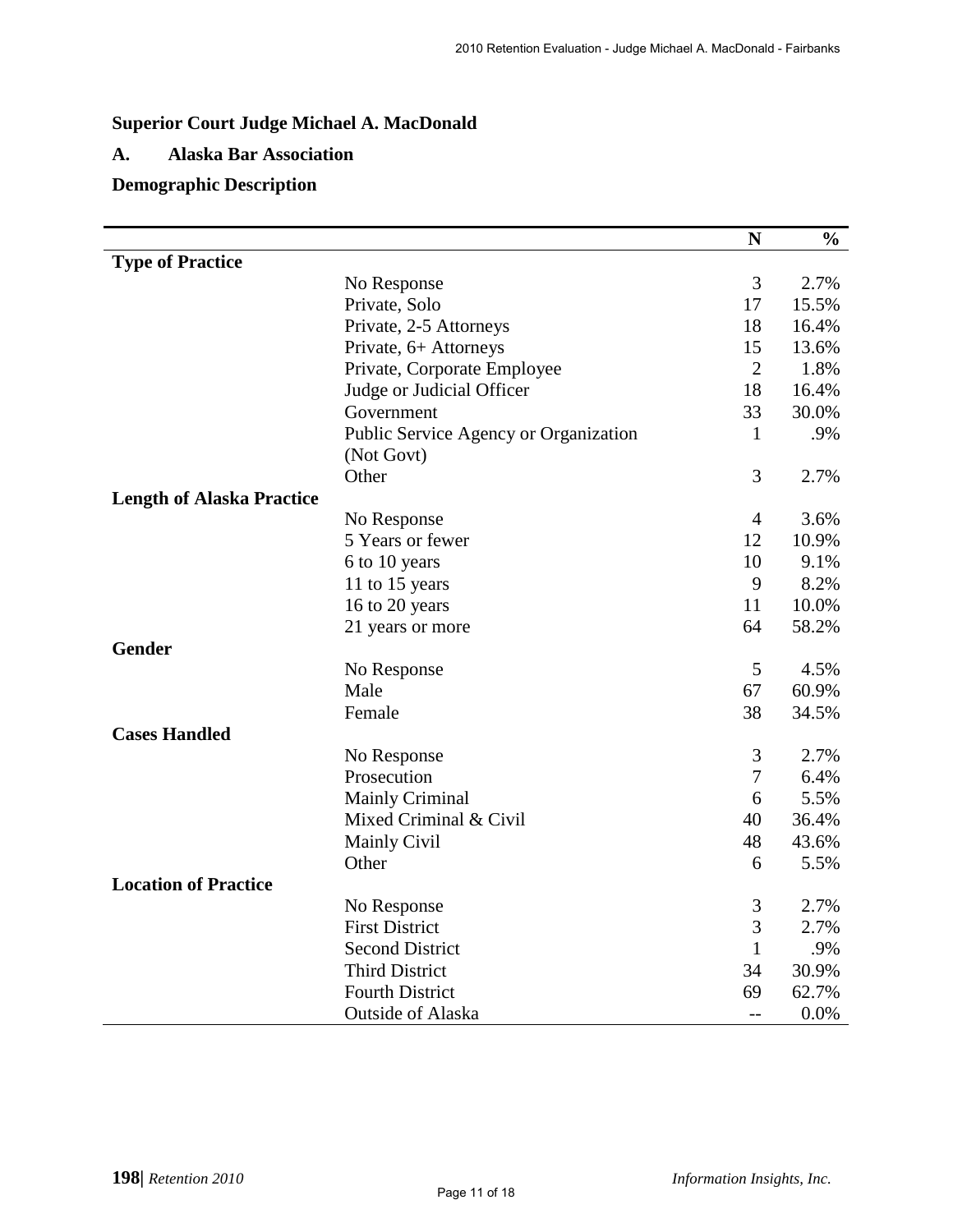|                                    | Legal                                         |                         | Impartiality/   |                  |                          |                  | <b>Judicial</b>    |                  |                                               |                  | <b>Overall</b>                                |                  |
|------------------------------------|-----------------------------------------------|-------------------------|-----------------|------------------|--------------------------|------------------|--------------------|------------------|-----------------------------------------------|------------------|-----------------------------------------------|------------------|
|                                    | <b>Ability</b>                                |                         | <b>Fairness</b> |                  | <b>Integrity</b>         |                  | <b>Temperament</b> |                  | <b>Diligence</b>                              |                  | <b>Evaluation</b>                             |                  |
|                                    | Mean                                          | N                       | Mean            | N                | Mean                     | N                | Mean               | N                | Mean                                          | N                | Mean                                          | N                |
| <b>Basis for Evaluation</b>        |                                               |                         |                 |                  |                          |                  |                    |                  |                                               |                  |                                               |                  |
| No Response                        |                                               | $\overline{c}$          |                 | 3                |                          | $\boldsymbol{0}$ |                    | $\boldsymbol{0}$ |                                               | $\overline{c}$   |                                               | $\mathbf{0}$     |
| <b>Direct Professional</b>         | 4.1                                           | 95                      | 4.0             | 94               | 4.3                      | 97               | 4.2                | 97               | 4.1                                           | 95               | 4.0                                           | 97               |
| <b>Professional Reputation</b>     | 4.1                                           | 7                       | 4.3             | 7                | 4.3                      | 7                | 4.6                | 7                | 4.1                                           | 7                | 4.1                                           | 7                |
| <b>Other Personal Contacts</b>     | 4.3                                           | 4                       | 4.0             | 3                | 4.6                      | 5                | 4.5                | $\overline{4}$   | 4.0                                           | 4                | 4.0                                           | $\overline{4}$   |
| <b>Type of Practice</b>            |                                               |                         |                 |                  |                          |                  |                    |                  |                                               |                  |                                               |                  |
| No Response                        |                                               | $\mathbf{1}$            |                 | $\boldsymbol{0}$ |                          | $\boldsymbol{0}$ |                    | $\boldsymbol{0}$ |                                               | $\overline{0}$   |                                               | $\mathbf{0}$     |
| Private, Solo                      | 4.3                                           | 15                      | 4.3             | 15               | 4.5                      | 15               | 4.3                | 15               | 4.5                                           | 15               | 4.3                                           | 15               |
| Private, 2-5 Attorneys             | 4.2                                           | 17                      | 4.0             | 18               | 4.2                      | 18               | 4.4                | 18               | 4.1                                           | 18               | 4.2                                           | 18               |
| Private, 6+ Attorneys              | 3.9                                           | 13                      | 4.1             | 14               | 4.4                      | 14               | 4.1                | 14               | 3.9                                           | 13               | 3.9                                           | 14               |
| Private, Corporate Employee        | 4.0                                           | $\mathbf{1}$            | 4.0             | $\mathbf{1}$     | 5.0                      | $\mathbf{1}$     | 5.0                | 1                | 4.0                                           | 1                | 4.0                                           | $\mathbf{1}$     |
| Judge or Judicial Officer          | 4.0                                           | 17                      | 4.1             | 16               | 4.3                      | 17               | 4.2                | 17               | 4.2                                           | 17               | 4.1                                           | 17               |
| Government                         | 4.1                                           | 27                      | 3.8             | 25               | 4.2                      | 27               | 3.9                | 27               | 4.1                                           | 26               | 3.9                                           | 27               |
| Public Service Agency or           |                                               |                         |                 |                  |                          |                  |                    |                  |                                               |                  |                                               |                  |
| Organization (Not Govt)            | 4.0                                           | $\mathbf{1}$            | 4.0             | 1                | 5.0                      | 1                | 5.0                | 1                | 5.0                                           | $\mathbf{1}$     | 4.0                                           | $\mathbf{1}$     |
| Other                              | 4.5                                           | $\overline{c}$          | 4.5             | 2                | 5.0                      | 5                | 4.0                | $\overline{c}$   | 5.0                                           | 2                | 4.5                                           | $\overline{2}$   |
| <b>Years of Practice in Alaska</b> |                                               |                         |                 |                  |                          |                  |                    |                  |                                               |                  |                                               |                  |
| No Response                        |                                               | $\overline{c}$          |                 | $\mathbf{2}$     |                          | $\boldsymbol{0}$ |                    | $\boldsymbol{0}$ |                                               | 1                |                                               | $\mathbf{0}$     |
| 5 Years or fewer                   | 4.3                                           | 12                      | 3.7             | 12               | 4.3                      | 12               | 4.1                | 12               | 4.3                                           | 12               | 4.0                                           | 12               |
| 6 to 10 years                      | 4.0                                           | 9                       | 3.8             | $\overline{9}$   | 4.3                      | 9                | 4.0                | 9                | 4.1                                           | 8                | 3.9                                           | 9                |
| 11 to 15 years                     | 4.6                                           | 8                       | 4.9             | 8                | 5.0                      | 8                | 4.9                | 8                | 4.6                                           | 8                | 4.8                                           | $8\,$            |
| 16 to 20 years                     | 4.3                                           | 10                      | 4.1             | 9                | 4.4                      | 10               | 4.4                | 10               | 4.1                                           | 10               | 4.1                                           | 10               |
| 21 years or more                   | 3.9                                           | 53                      | 4.0             | 53               | 4.2                      | 55               | 4.1                | 55               | 4.1                                           | 54               | 4.0                                           | 55               |
| Gender                             |                                               |                         |                 |                  |                          |                  |                    |                  |                                               |                  |                                               |                  |
| No Response                        |                                               | $\mathbf{1}$            |                 | $\mathfrak{2}$   |                          | $\boldsymbol{0}$ |                    | $\boldsymbol{0}$ |                                               | 1                |                                               | $\mathbf{0}$     |
| Male                               | 4.1                                           | 59                      | 4.1             | 58               | 4.4                      | 60               | 4.3                | 60               | 4.2                                           | 59               | 4.1                                           | 60               |
| Female                             | 4.1                                           | 32                      | 3.7             | 32               | 4.2                      | 33               | 4.0                | 33               | 4.1                                           | 32               | 3.9                                           | 33               |
| <b>Cases Handled</b>               |                                               |                         |                 |                  |                          |                  |                    |                  |                                               |                  |                                               |                  |
| No Response                        |                                               | 2                       |                 | $\overline{c}$   |                          | $\boldsymbol{0}$ |                    | $\boldsymbol{0}$ |                                               |                  |                                               | $\boldsymbol{0}$ |
| Prosecution                        | 4.2                                           | 5                       | 3.2             | 5                | 3.8                      | 5                | 3.8                | 5                | 4.8                                           | $\overline{4}$   | 3.6                                           | $\sqrt{5}$       |
| Mainly Criminal                    | 4.4                                           | 5                       | 4.2             | 5                | 4.6                      | 5                | 4.2                | 5                | 3.8                                           | 5                | 4.0                                           | $\sqrt{5}$       |
| Mixed Criminal & Civil             | 4.3                                           | 36                      | 4.2             | 35               | 4.4                      | 36               | 4.4                | 36               | 4.4                                           | 36               | 4.3                                           | 36               |
| Mainly Civil                       | 3.8                                           | 43                      | 3.9             | 43               | 4.2                      | 45               | 4.1                | 45               | 3.9                                           | 44               | 3.8                                           | 45               |
| Other                              | 4.5                                           | $\overline{\mathbf{4}}$ | 4.5             | $\overline{4}$   | 4.8                      | $\overline{4}$   | 4.5                | $\overline{4}$   | 4.5                                           | $\overline{4}$   | 4.5                                           | $\overline{4}$   |
| <b>Location of Practice</b>        |                                               |                         |                 |                  |                          |                  |                    |                  |                                               |                  |                                               |                  |
| No Response                        |                                               |                         |                 |                  |                          |                  |                    |                  |                                               |                  |                                               |                  |
| <b>First District</b>              | 4.5                                           | $\overline{2}$          | 4.5             | $\boldsymbol{2}$ | 5.0                      | $\overline{2}$   | 5.0                | $\boldsymbol{2}$ | 4.5                                           | 2                | 4.5                                           | 2                |
| <b>Second District</b>             | 4.0                                           | $\mathbf{1}$            | 5.0             | $\mathbf{1}$     | 5.0                      | 1                | 5.0                | $\mathbf{1}$     | 4.0                                           | $\mathbf{1}$     | 4.0                                           | -1               |
| Third District                     | 3.9                                           | $27\,$                  | 4.0             | 26               | 4.1                      | $28\,$           | 4.1                | 28               | 4.0                                           | 26               | 4.0                                           | 28               |
| Fourth District                    | 4.2                                           | 63                      | 4.0             | 63               | 4.3                      | 64               | 4.2                | 64               | 4.2                                           | 64               | 4.1                                           | 64               |
| Outside of Alaska                  | $\mathord{\hspace{1pt}\text{--}\hspace{1pt}}$ | $\boldsymbol{0}$        | --              | $\boldsymbol{0}$ | $\overline{\phantom{a}}$ | $\boldsymbol{0}$ | 44                 | $\boldsymbol{0}$ | $\mathord{\hspace{1pt}\text{--}\hspace{1pt}}$ | $\boldsymbol{0}$ | $\mathord{\hspace{1pt}\text{--}\hspace{1pt}}$ | $\boldsymbol{0}$ |

### **Judge Michael A. MacDonald: Detailed Information Responses Alaska Bar Association Members**

Note: Ratings for only those respondents who reported direct professional experience with the judge.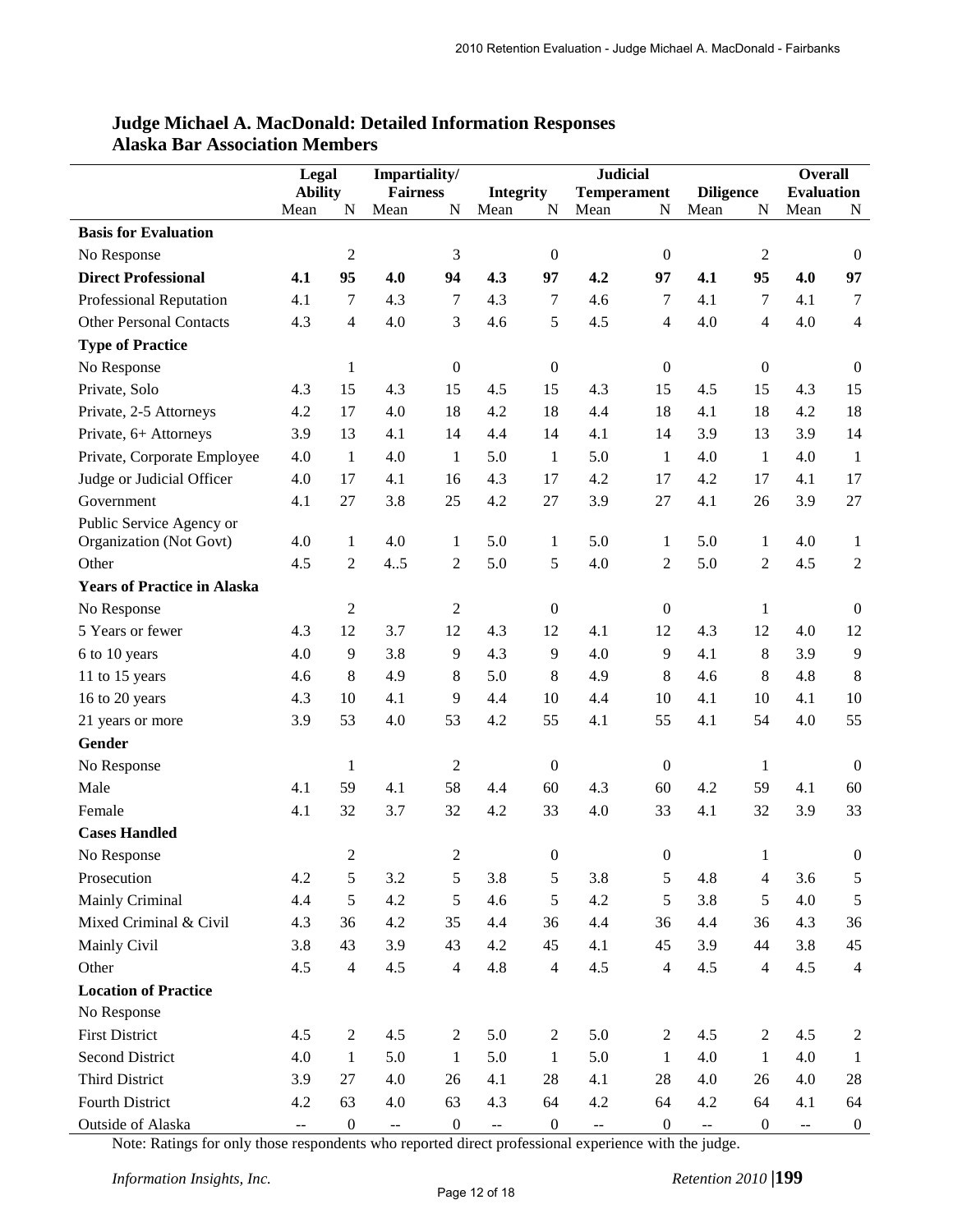# **Superior Court Judge Michael A. MacDonald**

### **B. Peace and Probation Officers**

### **Demographic Description**

|                                    |                                           | N                 | $\frac{6}{6}$ |
|------------------------------------|-------------------------------------------|-------------------|---------------|
| <b>Type of Work</b>                |                                           |                   |               |
|                                    | No Response                               | $\qquad \qquad -$ | 0.0%          |
|                                    | <b>State Law Enforcement Officer</b>      | 8                 | 25.8%         |
|                                    | Municipal/Borough Law Enforcement Officer | 12                | 38.7%         |
|                                    | Village Public Safety Officer (VPSO)      | $-$               | 0.0%          |
|                                    | <b>Probation/Parole Officer</b>           | 11                | 35.5%         |
|                                    | Other                                     | $-$               | 0.0%          |
| <b>Length of Alaska Experience</b> |                                           |                   |               |
|                                    | No Response                               | $-$               | 0.0%          |
|                                    | 5 Years or fewer                          | 8                 | 25.8%         |
|                                    | 6 to 10 years                             | 12                | 38.7%         |
|                                    | 11 to 15 years                            | 7                 | 22.6%         |
|                                    | 16 to 20 years                            | $\overline{4}$    | 12.9%         |
|                                    | 21 years or more                          | --                | 0.0%          |
| <b>Gender</b>                      |                                           |                   |               |
|                                    | No Response                               | $\qquad \qquad -$ | 0.0%          |
|                                    | Male                                      | 21                | 67.7%         |
|                                    | Female                                    | 10                | 32.3%         |
| <b>Location of Work</b>            |                                           |                   |               |
|                                    | No Response                               |                   | 0.0%          |
|                                    | <b>First District</b>                     |                   | 0.0%          |
|                                    | <b>Second District</b>                    |                   | 0.0%          |
|                                    | <b>Third District</b>                     |                   | 0.0%          |
|                                    | <b>Fourth District</b>                    | 31                | 100%          |
|                                    | <b>Outside of Alaska</b>                  | --                | 0.0%          |
| <b>Community Population</b>        |                                           |                   |               |
|                                    | No Response                               | $- -$             | 0.0%          |
|                                    | <b>Under 2,000</b>                        | --                | 0.0%          |
|                                    | Between 2,000 and 35,000                  | 9                 | 29.0%         |
|                                    | Over 35,000                               | 22                | 71.0%         |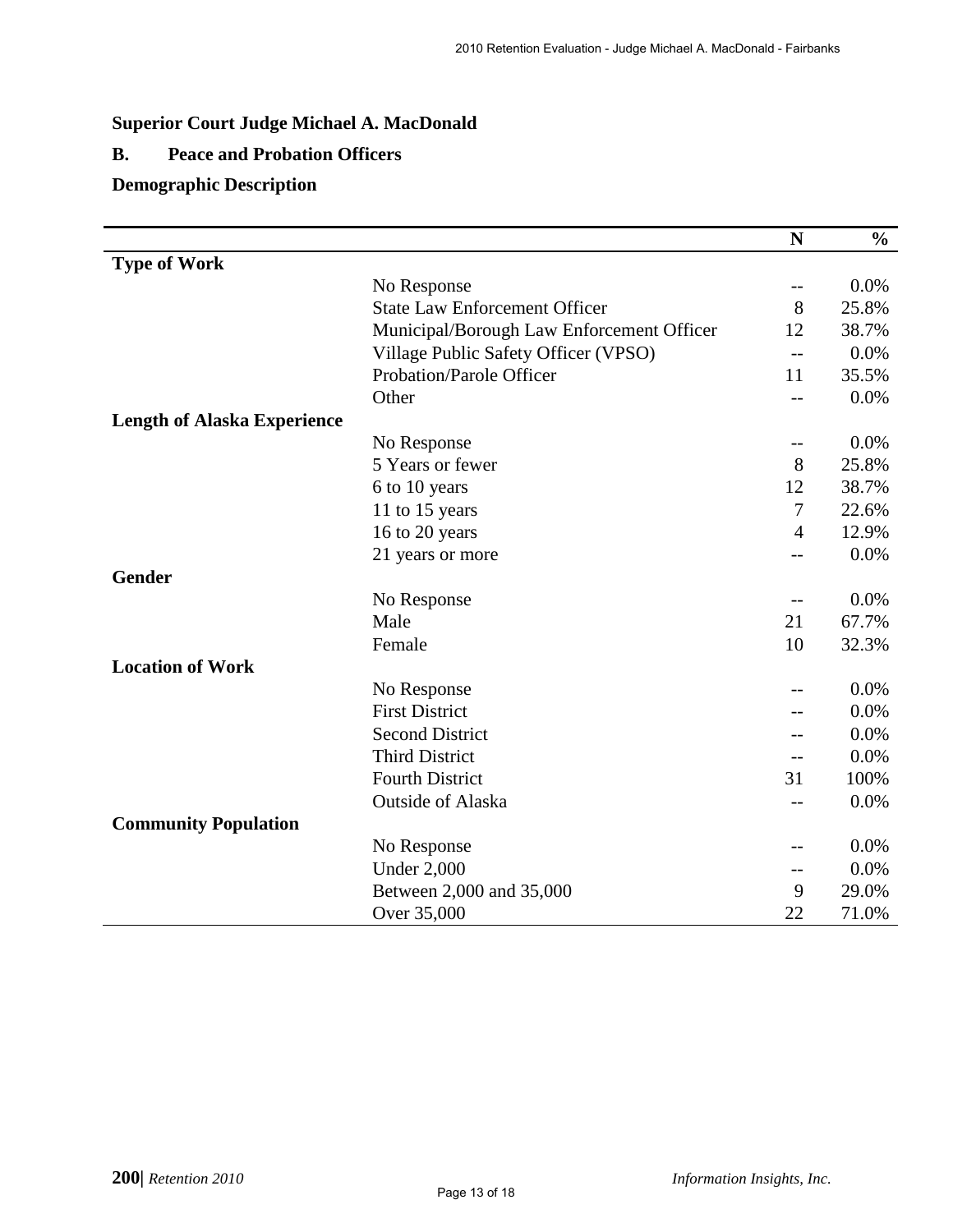### **Judge Michael A. MacDonald Peace and Probation Officers**

|                                           | Impartiality/   |                  |                           |                  | <b>Judicial</b>    |                  |                                               |                   | <b>Overall</b> |                  |
|-------------------------------------------|-----------------|------------------|---------------------------|------------------|--------------------|------------------|-----------------------------------------------|-------------------|----------------|------------------|
|                                           | <b>Fairness</b> |                  | <b>Integrity</b>          |                  | <b>Temperament</b> | <b>Diligence</b> |                                               | <b>Evaluation</b> |                |                  |
|                                           | Mean            | N                | Mean                      | N                | Mean               | ${\bf N}$        | Mean                                          | ${\bf N}$         | Mean           | N                |
| <b>Basis for Evaluation</b>               |                 |                  |                           |                  |                    |                  |                                               |                   |                |                  |
| No Response                               |                 | $\boldsymbol{0}$ |                           | 1                |                    | $\boldsymbol{0}$ |                                               | $\mathbf{1}$      |                | $\mathbf{0}$     |
| <b>Direct Professional</b>                | 4.0             | 28               | 4.0                       | 27               | 4.1                | 28               | 4.2                                           | 27                | 4.1            | 28               |
| Professional Reputation                   | 4.0             | 3                | 4.0                       | 3                | 4.0                | 3                | 4.0                                           | $\mathfrak{Z}$    | 4.0            | 3                |
| <b>Other Personal Contacts</b>            | $\overline{a}$  | $\boldsymbol{0}$ | $\overline{a}$            | $\boldsymbol{0}$ | $\overline{a}$     | $\boldsymbol{0}$ | $\overline{a}$                                | $\boldsymbol{0}$  | $\overline{a}$ | $\boldsymbol{0}$ |
| <b>Type of Work</b>                       |                 |                  |                           |                  |                    |                  |                                               |                   |                |                  |
| No Response                               |                 | $\boldsymbol{0}$ |                           | 1                |                    | $\boldsymbol{0}$ |                                               | 1                 |                | $\boldsymbol{0}$ |
| <b>State Law Enforcement Officer</b>      | 4.1             | $\tau$           | 4.3                       | $\tau$           | 4.1                | $\tau$           | 4.1                                           | $\tau$            | 4.1            | 7                |
| Municipal/Borough Law Enforcement Officer | 4.0             | 10               | 4.1                       | 10               | 4.1                | 10               | 4.1                                           | 10                | 4.1            | 10               |
| Village Public Safety Officer (VPSO)      | $\overline{a}$  | $\boldsymbol{0}$ | $\mathbb{L}^2$            | $\boldsymbol{0}$ | $\pm$ $\pm$        | $\boldsymbol{0}$ | $\mathbb{L}^{\mathbb{L}}$                     | $\boldsymbol{0}$  | $\mathbb{L}^2$ | $\boldsymbol{0}$ |
| Probation/Parole Officer                  | 3.9             | 11               | 3.8                       | 10               | 4.1                | 11               | 4.2                                           | 10                | 4.1            | 11               |
| Other                                     | $-$             | $\boldsymbol{0}$ | $\sim$                    | $\boldsymbol{0}$ | $-$                | $\boldsymbol{0}$ | $\mathord{\hspace{1pt}\text{--}\hspace{1pt}}$ | $\boldsymbol{0}$  | $\overline{a}$ | $\boldsymbol{0}$ |
| <b>Length of Experience</b>               |                 |                  |                           |                  |                    |                  |                                               |                   |                |                  |
| No Response                               |                 | $\boldsymbol{0}$ |                           | 1                |                    | $\boldsymbol{0}$ |                                               | 1                 |                | $\boldsymbol{0}$ |
| 5 Years or fewer                          | 4.3             | 7                | 4.4                       | $\boldsymbol{7}$ | 4.3                | 7                | 4.3                                           | $\tau$            | 4.4            | 7                |
| 6 to 10 years                             | 3.9             | 12               | 3.8                       | 11               | 4.0                | 12               | 4.1                                           | 11                | 4.0            | 12               |
| 11 to 15 years                            | 4.0             | 7                | 4.1                       | 7                | 4.3                | 7                | 4.3                                           | 7                 | 4.1            | 7                |
| 16 to 20 years                            | 3.5             | $\overline{c}$   | 3.5                       | $\sqrt{2}$       | 3.5                | $\boldsymbol{2}$ | 3.5                                           | $\overline{2}$    | 3.5            | $\mathfrak{2}$   |
| 21 years or more                          | $-$             | $\boldsymbol{0}$ | $\mathbb{L} \mathbb{L}$   | $\boldsymbol{0}$ | $-$                | $\boldsymbol{0}$ | $\overline{a}$                                | $\boldsymbol{0}$  | $\mathbf{u}$   | $\mathbf{0}$     |
| Gender                                    |                 |                  |                           |                  |                    |                  |                                               |                   |                |                  |
| No Response                               |                 | $\boldsymbol{0}$ |                           | $\boldsymbol{0}$ |                    | $\boldsymbol{0}$ |                                               | 1                 |                | $\boldsymbol{0}$ |
| Male                                      | 4.2             | 18               | 4.2                       | 18               | 4.2                | 18               | 4.3                                           | 17                | 4.2            | 18               |
| Female                                    | 3.7             | 10               | 3.7                       | 9                | 3.9                | 10               | 3.9                                           | 10                | 3.9            | 10               |
| <b>Location of Work</b>                   |                 |                  |                           |                  |                    |                  |                                               |                   |                |                  |
| No Response                               |                 | $\boldsymbol{0}$ |                           | 1                |                    | $\boldsymbol{0}$ |                                               | 1                 |                | $\boldsymbol{0}$ |
| <b>First District</b>                     |                 | $\boldsymbol{0}$ | $\overline{a}$            | $\boldsymbol{0}$ | $-$                | $\boldsymbol{0}$ | $\overline{a}$                                | $\mathbf{0}$      | $-$            | $\boldsymbol{0}$ |
| <b>Second District</b>                    | $-$             | $\boldsymbol{0}$ | --                        | $\boldsymbol{0}$ | --                 | $\boldsymbol{0}$ | $-$                                           | $\mathbf{0}$      | $-$            | $\boldsymbol{0}$ |
| <b>Third District</b>                     |                 | $\boldsymbol{0}$ |                           | $\boldsymbol{0}$ | $-$                | $\boldsymbol{0}$ | $-$                                           | $\boldsymbol{0}$  |                | $\boldsymbol{0}$ |
| Fourth District                           | 4.0             | $28\,$           | 4.0                       | 27               | 4.1                | 28               | 4.2                                           | 27                | 4.1            | 28               |
| Outside of Alaska                         | $-$             | $\boldsymbol{0}$ | $\mathbb{L}^{\mathbb{L}}$ | $\boldsymbol{0}$ | --                 | $\boldsymbol{0}$ | 44                                            | $\boldsymbol{0}$  | $\overline{a}$ | $\boldsymbol{0}$ |
| <b>Community Population</b>               |                 |                  |                           |                  |                    |                  |                                               |                   |                |                  |
| No Response                               |                 | $\boldsymbol{0}$ |                           | $\mathbf{1}$     |                    | $\boldsymbol{0}$ |                                               | 1                 |                | $\overline{0}$   |
| <b>Under 2,000</b>                        |                 | $\boldsymbol{0}$ | $-$                       | $\boldsymbol{0}$ |                    | $\boldsymbol{0}$ | $- -$                                         | $\boldsymbol{0}$  |                | $\boldsymbol{0}$ |
| Between 2,000 and 35,000                  | 4.1             | 7                | 4.0                       | $\boldsymbol{7}$ | 4.3                | $\tau$           | 4.0                                           | $\tau$            | 4.1            | 7                |
| Over 35,000                               | 4.0             | 21               | 4.1                       | 20               | 4.1                | $21\,$           | 4.2                                           | $20\,$            | 4.1            | 21               |

Note: Ratings for only those respondents who reported direct professional experience with the judge.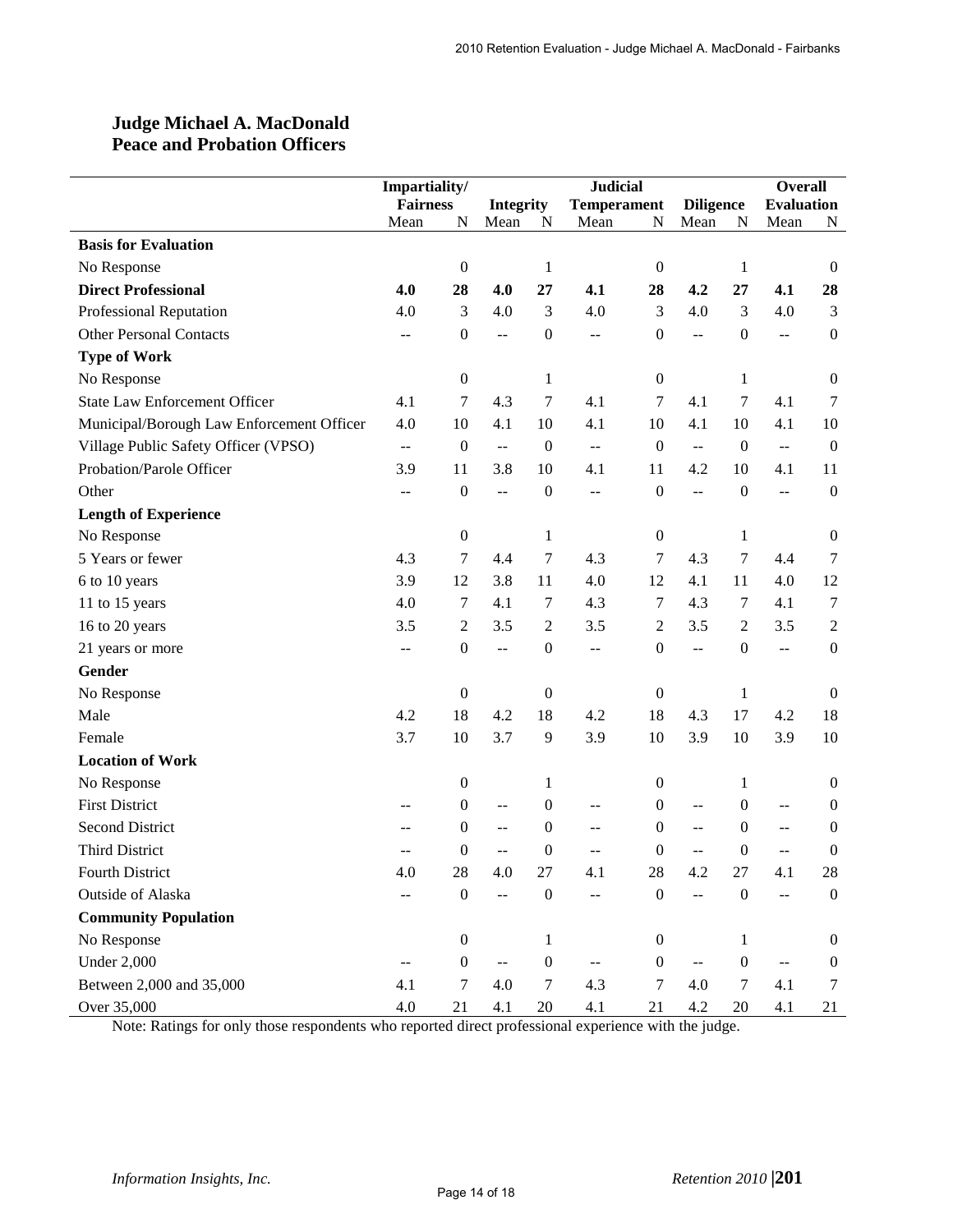# **Superior Court Judge Michael A. MacDonald**

# **C. Social Workers, Guardians ad Litem, and CASA Volunteers**

# **Demographic Description**

|                                    |                          | ${\bf N}$         | $\frac{0}{0}$ |
|------------------------------------|--------------------------|-------------------|---------------|
| <b>Type of Work</b>                |                          |                   |               |
|                                    | No Response              | $\qquad \qquad -$ | 0.0%          |
|                                    | Social Worker            | 3                 | 37.5%         |
|                                    | Guardian ad Litem        | $\mathbf{1}$      | 12.5%         |
|                                    | <b>CASA Volunteer</b>    | $\overline{2}$    | 25.0%         |
|                                    | Other                    | $-$               | 0.0%          |
| <b>Length of Alaska Experience</b> |                          |                   |               |
|                                    | No Response              | $\mathbf{2}$      | 25.0%         |
|                                    | 5 Years or fewer         | 5                 | 62.5%         |
|                                    | 6 to 10 years            | $\mathbf{1}$      | 12.5%         |
|                                    | 11 to 15 years           |                   | 0.0%          |
|                                    | 16 to 20 years           |                   | 0.0%          |
|                                    | 21 years or more         | --                | 0.0%          |
| Gender                             |                          |                   |               |
|                                    | No Response              | $\overline{2}$    | 25.0%         |
|                                    | Male                     | $-$               | 0.0%          |
|                                    | Female                   | 6                 | 75.0%         |
| <b>Location of Work</b>            |                          |                   |               |
|                                    | No Response              | $\overline{2}$    | 25.0%         |
|                                    | <b>First District</b>    | 1                 | 12.5%         |
|                                    | <b>Second District</b>   |                   | 0.0%          |
|                                    | <b>Third District</b>    | $\qquad \qquad -$ | 0.0%          |
|                                    | <b>Fourth District</b>   | 5                 | 62.5%         |
|                                    | <b>Outside of Alaska</b> | $-$               | 0.0%          |
| <b>Community Population</b>        |                          |                   |               |
|                                    | No Response              | $\overline{2}$    | 25.0%         |
|                                    | <b>Under 2,000</b>       | $-$               | 0.0%          |
|                                    | Between 2,000 and 35,000 | --                | 0.0%          |
|                                    | Over 35,000              | 6                 | 75.0%         |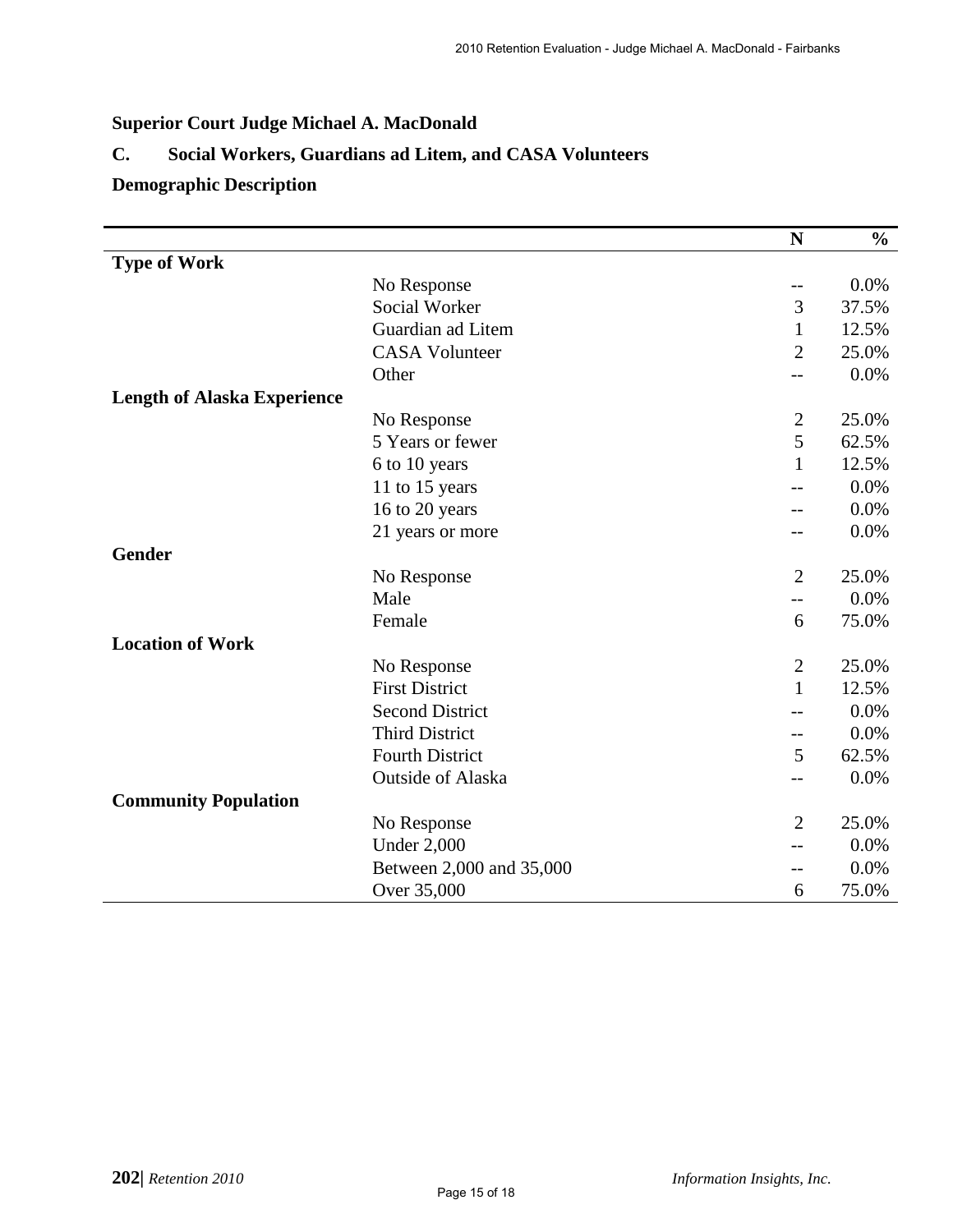|                                | Impartiality/   |                  |                  | <b>Judicial</b>  |                          |                  |                          | <b>Overall</b>   |                                               |                  |
|--------------------------------|-----------------|------------------|------------------|------------------|--------------------------|------------------|--------------------------|------------------|-----------------------------------------------|------------------|
|                                | <b>Fairness</b> |                  | <b>Integrity</b> |                  | <b>Temperament</b>       |                  | <b>Diligence</b>         |                  | <b>Evaluation</b>                             |                  |
|                                | Mean            | N                | Mean             | ${\bf N}$        | Mean                     | $\mathbf N$      | Mean                     | ${\bf N}$        | Mean                                          | N                |
| <b>Basis for Evaluation</b>    |                 |                  |                  |                  |                          |                  |                          |                  |                                               |                  |
| No Response                    |                 | $\boldsymbol{0}$ |                  | $\boldsymbol{0}$ |                          | $\boldsymbol{0}$ |                          | $\boldsymbol{0}$ |                                               | 1                |
| <b>Direct Professional</b>     | 3.9             | 7                | 4.3              | 7                | 3.9                      | 7                | 3.7                      | 7                | 4.2                                           | 6                |
| <b>Professional Reputation</b> | $\overline{a}$  | $\boldsymbol{0}$ | u.               | $\mathbf{0}$     | $\overline{a}$           | $\mathbf{0}$     | Ξ.                       | $\boldsymbol{0}$ | $\overline{a}$                                | $\overline{0}$   |
| <b>Other Personal Contacts</b> | --              | $\boldsymbol{0}$ | $\overline{a}$   | $\boldsymbol{0}$ | $\overline{a}$           | $\boldsymbol{0}$ | $\overline{a}$           | $\theta$         | $\overline{a}$                                | $\boldsymbol{0}$ |
| <b>Type of Work</b>            |                 |                  |                  |                  |                          |                  |                          |                  |                                               |                  |
| No Response                    |                 | $\boldsymbol{0}$ |                  | $\boldsymbol{0}$ |                          | $\boldsymbol{0}$ |                          | $\boldsymbol{0}$ |                                               | 1                |
| Social Worker                  | 2.7             | 3                | 3.3              | 3                | 3.7                      | 3                | 2.3                      | 3                | 3.5                                           | $\overline{2}$   |
| Guardian ad Litem              | 5.0             | $\mathbf{1}$     | 5.0              | $\mathbf{1}$     | 3.0                      | $\mathbf{1}$     | 4.0                      | $\mathbf{1}$     | 4.0                                           | $\mathbf{1}$     |
| <b>CASA Volunteer</b>          | 5.0             | $\mathbf{1}$     | 5.0              | $\mathbf{1}$     | 5.0                      | $\mathbf{1}$     | 5.0                      | 1                | 5.0                                           | $\mathbf{1}$     |
| <b>Length of Experience</b>    |                 |                  |                  |                  |                          |                  |                          |                  |                                               |                  |
| No Response                    |                 | $\boldsymbol{0}$ |                  | $\boldsymbol{0}$ |                          | $\boldsymbol{0}$ |                          | $\mathbf{0}$     |                                               | 1                |
| 5 Years or fewer               | 3.5             | $\overline{4}$   | 4.0              | $\overline{4}$   | 4.0                      | $\overline{4}$   | 3.3                      | $\overline{4}$   | 4.0                                           | 3                |
| 6 to 10 years                  | 4.0             | $\mathbf{1}$     | 4.0              | $\mathbf{1}$     | 3.0                      | $\mathbf{1}$     | 3.0                      | $\mathbf{1}$     | 4.0                                           | $\mathbf{1}$     |
| 11 to 15 years                 | $-$             | $\boldsymbol{0}$ | $\overline{a}$   | $\boldsymbol{0}$ | $-$                      | $\boldsymbol{0}$ | $- -$                    | $\boldsymbol{0}$ | $\pm$ $\pm$                                   | $\boldsymbol{0}$ |
| 16 to 20 years                 | --              | $\mathbf{0}$     | $-$              | $\theta$         | $\overline{\phantom{a}}$ | $\boldsymbol{0}$ | $\overline{\phantom{a}}$ | $\mathbf{0}$     | $\overline{a}$                                | $\overline{0}$   |
| 21 years or more               | $-$             | $\boldsymbol{0}$ | $-$              | $\boldsymbol{0}$ | $-$                      | $\boldsymbol{0}$ | $-$                      | $\mathbf{0}$     | $\overline{a}$                                | $\boldsymbol{0}$ |
| Gender                         |                 |                  |                  |                  |                          |                  |                          |                  |                                               |                  |
| No Response                    |                 | $\boldsymbol{0}$ |                  | $\boldsymbol{0}$ |                          | $\boldsymbol{0}$ |                          | $\boldsymbol{0}$ |                                               | 1                |
| Male                           | $- -$           | $\boldsymbol{0}$ | $\overline{a}$   | $\overline{0}$   | $-$                      | $\boldsymbol{0}$ | $-$                      | $\mathbf{0}$     | $\mathord{\hspace{1pt}\text{--}\hspace{1pt}}$ | $\overline{0}$   |
| Female                         | 3.6             | 5                | 4.0              | 5                | 3.8                      | 5                | 3.2                      | 5                | 4.0                                           | 4                |
| <b>Location of Work</b>        |                 |                  |                  |                  |                          |                  |                          |                  |                                               |                  |
| No Response                    |                 | $\mathbf{0}$     |                  | $\boldsymbol{0}$ |                          | $\boldsymbol{0}$ |                          | $\boldsymbol{0}$ |                                               | $\mathbf{1}$     |
| <b>First District</b>          | 2.0             | $\mathbf{1}$     | 3.0              | $\mathbf{1}$     | 4.0                      | $\mathbf{1}$     | 2.0                      | $\mathbf{1}$     | $\mathord{\hspace{1pt}\text{--}\hspace{1pt}}$ | $\boldsymbol{0}$ |
| <b>Second District</b>         | $-$             | $\Omega$         | $\overline{a}$   | $\Omega$         | $-$                      | $\boldsymbol{0}$ | $\overline{a}$           | $\overline{0}$   | $\overline{a}$                                | $\theta$         |
| <b>Third District</b>          | $-$             | $\theta$         | $\overline{a}$   | $\theta$         | $\mathbf{u}$             | 0                | $\overline{a}$           | $\theta$         | $\overline{a}$                                | $\theta$         |
| <b>Fourth District</b>         | 4.0             | $\overline{4}$   | 4.3              | $\overline{4}$   | 3.8                      | 4                | 3.5                      | $\overline{4}$   | 4.0                                           | 4                |
| Outside of Alaska              | $\overline{a}$  | $\overline{0}$   | $\overline{a}$   | $\mathbf{0}$     | 44                       | $\boldsymbol{0}$ | 44                       | $\mathbf{0}$     | $\overline{a}$                                | $\boldsymbol{0}$ |
| <b>Community Population</b>    |                 |                  |                  |                  |                          |                  |                          |                  |                                               |                  |
| No Response                    |                 | $\mathbf{0}$     |                  | $\boldsymbol{0}$ |                          | $\boldsymbol{0}$ |                          | $\boldsymbol{0}$ |                                               | 1                |
| <b>Under 2,000</b>             | --              | $\boldsymbol{0}$ | $- -$            | $\boldsymbol{0}$ | $- -$                    | $\boldsymbol{0}$ | $-$                      | $\mathbf{0}$     | --                                            | $\boldsymbol{0}$ |
| Between 2,000 and 35,000       | $\overline{a}$  | $\mathbf{0}$     | $\mathbf{u}$     | $\boldsymbol{0}$ | $-$                      | $\boldsymbol{0}$ | $\overline{a}$           | $\mathbf{0}$     | $\overline{a}$                                | $\theta$         |
| Over 35,000                    | 3.6             | 5                | 4.0              | 5                | 3.8                      | 5                | 3.2                      | 5                | 4.0                                           | 4                |

# **Judge Michael A. MacDonald Social Workers, Guardians ad Litem, and CASA Volunteers**

Note: Ratings for only those respondents who reported direct professional experience with the judge.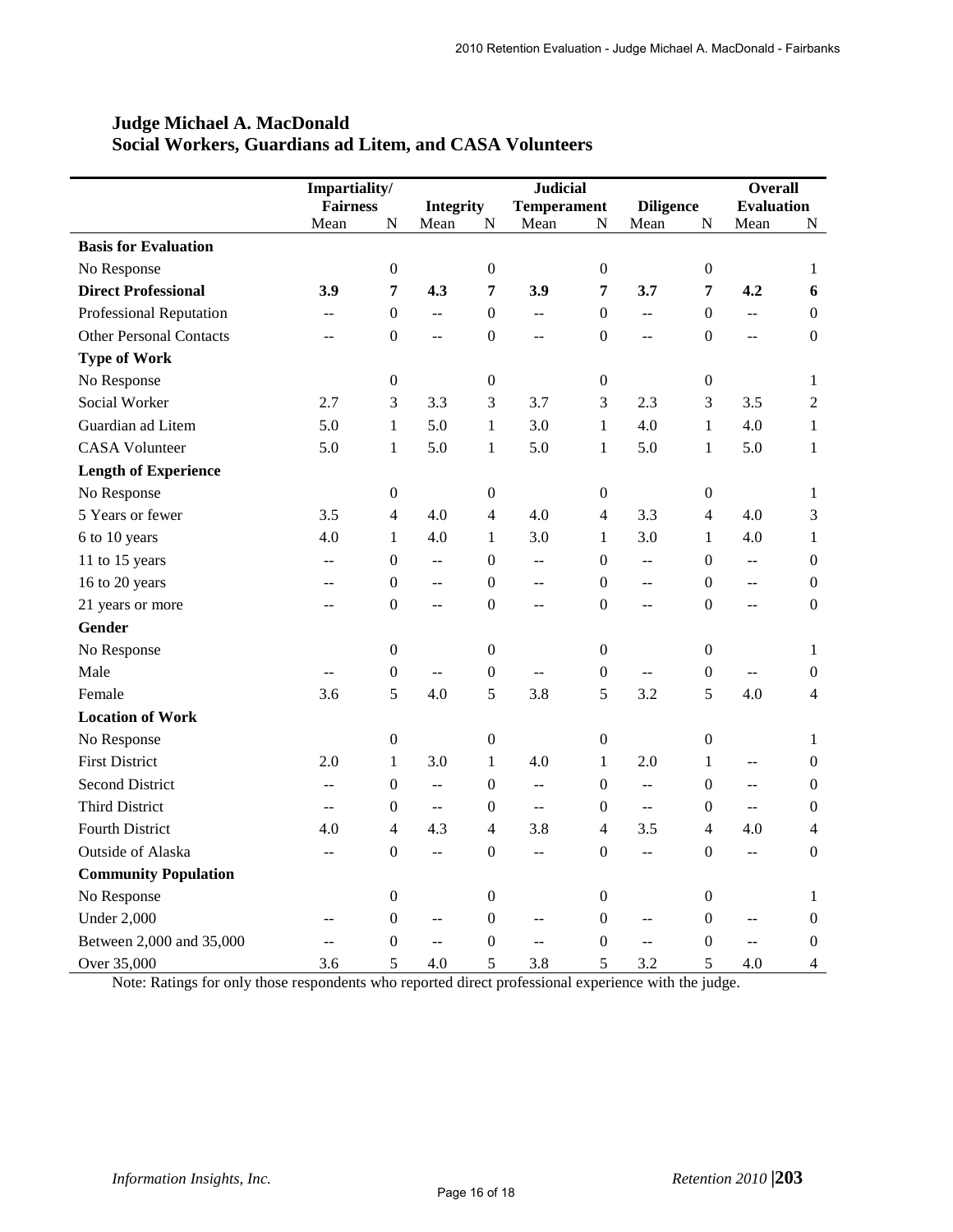| <b>Juror Survey Results</b><br><b>2010 Retention Evaluation</b><br>Michael A. MacDonald |             |     |                         |                  |    |                        |              |                              |              |                  |          |                           |
|-----------------------------------------------------------------------------------------|-------------|-----|-------------------------|------------------|----|------------------------|--------------|------------------------------|--------------|------------------|----------|---------------------------|
| <b>Distribution of Ratings</b>                                                          |             |     |                         |                  |    |                        |              |                              |              |                  |          |                           |
| <b>Survey Category</b>                                                                  | <b>Mean</b> | %   | <b>Excellent</b><br>(n) | Good<br>%<br>(n) |    | Acceptable<br>%<br>(n) |              | <b>Deficient</b><br>%<br>(n) |              | Poor<br>%<br>(n) |          | Total<br><b>Responses</b> |
| <b>Impartiality/Fairness</b>                                                            | 4.7         | 74% | 74                      | 26%              | 26 | $0\%$                  | $\Omega$     | $0\%$                        | 0            | 0%               | 0        | 100                       |
| <b>Respectful/Courteous</b>                                                             | 4.8         | 83% | 83                      | 17%              | 17 | 0%                     | $\Omega$     | $0\%$                        | $\Omega$     | 0%               | 0        | 100                       |
| <b>Attentive during Proceedings</b>                                                     | 4.8         | 79% | 79                      | 21%              | 21 | $0\%$                  | $\mathbf 0$  | $0\%$                        | $\Omega$     | 0%               | 0        | 100                       |
| <b>Control over Proceedings</b>                                                         | 4.8         | 79% | 79                      | 20%              | 20 | $1\%$                  | $\mathbf{1}$ | $0\%$                        | $\Omega$     | 0%               | 0        | 100                       |
| Intelligence/Skill as a Judge                                                           | 4.8         | 78% | 78                      | 20%              | 20 | 1%                     | 1            | 1%                           | $\mathbf{1}$ | 0%               | 0        | 100                       |
| <b>Overall Evaluation</b>                                                               | 4.8         | 80% | 80                      | 18%              | 18 | 2%                     | 2            | 0%                           | $\Omega$     | 0%               | $\Omega$ | 100                       |